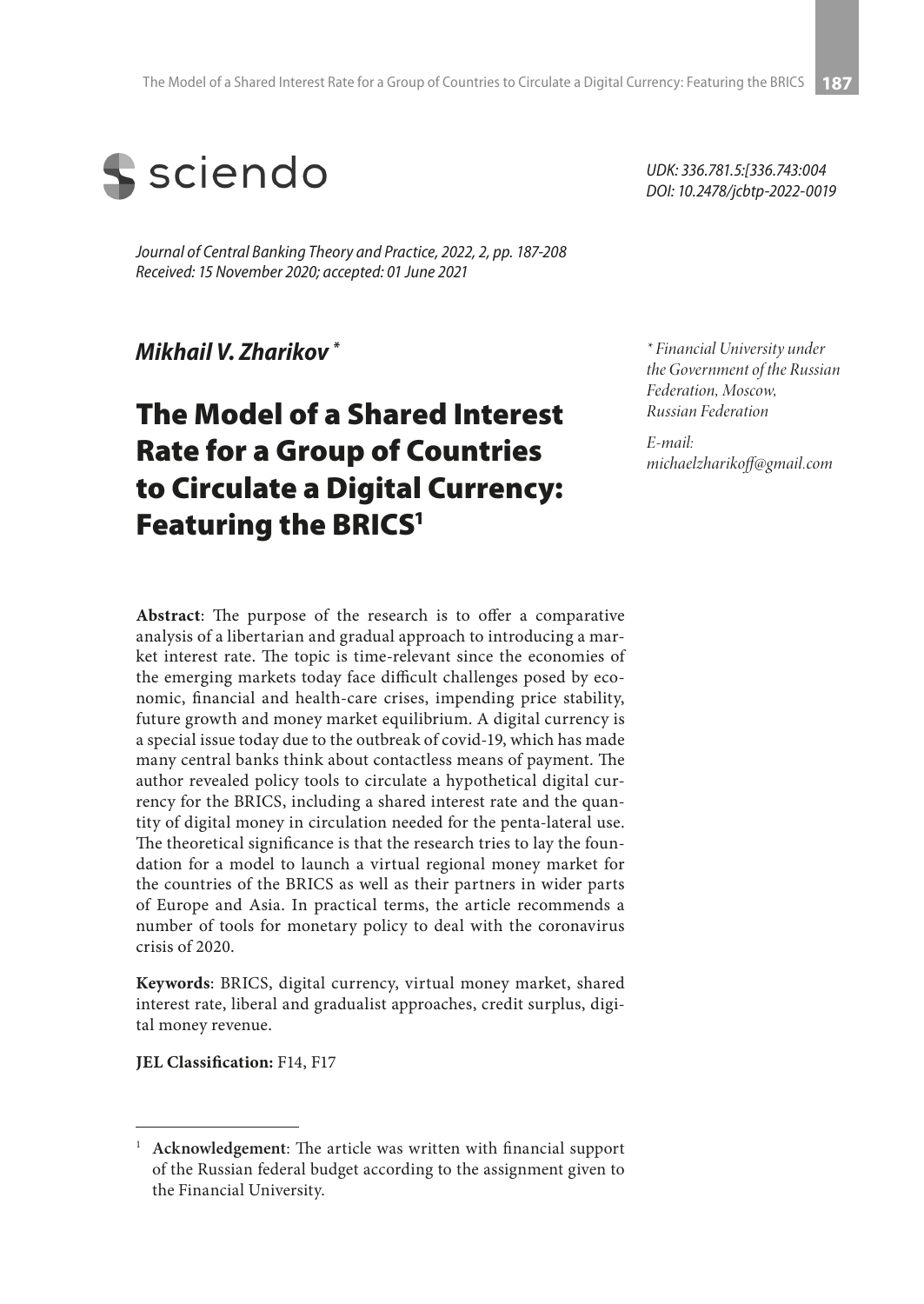# **1. Introduction**

Today, when some policymakers continue to endorse large-scale deglobalization and would like to see their own nations decouple from regional integration groupings, the question of national sovereignty has become a number one priority on the agenda of many political parties. It means that many countries may soon see a wave of nationalizations. Nationalization in this respect is about enforcing the national contents of manufacturing and industrial policies, monetary and fiscal policies in a country. Deglobalization is a widely misunderstood phenomenon since countries stalled by coronavirus lockdowns in 2020 are still willing to be open to the outside world, which is confirmed by Khan et al (2020), because it brings foreign capital, tourists, new ideas, know-how and technology, communications, etc. It means they will be more open to each other once they defeat the coronavirus (Salisu & Akanni, 2020). They just want more national sovereignty in a globalized world. Some of the countries are just not ready for a monetary union (Erhart, 2022).

Some prominent scholars believed that regionalization is a pre-globalization stage needed to fully achieve seamless and borderless world. However, others like Zou, Wang, Xie, & Zhou (2020) believe that regionalization has become a stampede to whole-scale globalization because it created supranational authorities with their own interests and a necessity to arbiter and intermediate individual nations' claims to other member states (Bobeva, 2021). However, they did not think that as part of larger groupings they would have much more serious problems because the lack of sovereignty would be a barrier to use traditional means of fighting crises including independent currencies (Hu, Wang, Hu & Tong, 2020).

2021 will be the year of the BRICS' 20<sup>th</sup> anniversary. In these two decades the BRICS performed quite spectacular in many respects as Tripathi & Kaur (2020) describe. Unlike the European Union, the BRICS is not an integration agreement. The integration process of the BRICS is quite difficult to accomplish due to territorial, cultural, political and economic differences of the member states. Still, the group needs a negotiation mechanism which ensures cooperation in dealing with economic, financial and health-care crises (Hou & Li, 2020). One of them is a shared economic policy which poses a very difficult question for the BRICS. Perhaps it will be something close to a conventional union adopted by the euro area member countries and stated in the EU agreements.

The argument is that although such agreements create "super states" which may challenge the world economic order, they both inspire great expectations and cause troubles for the economies involved in the longer run. This way of thinking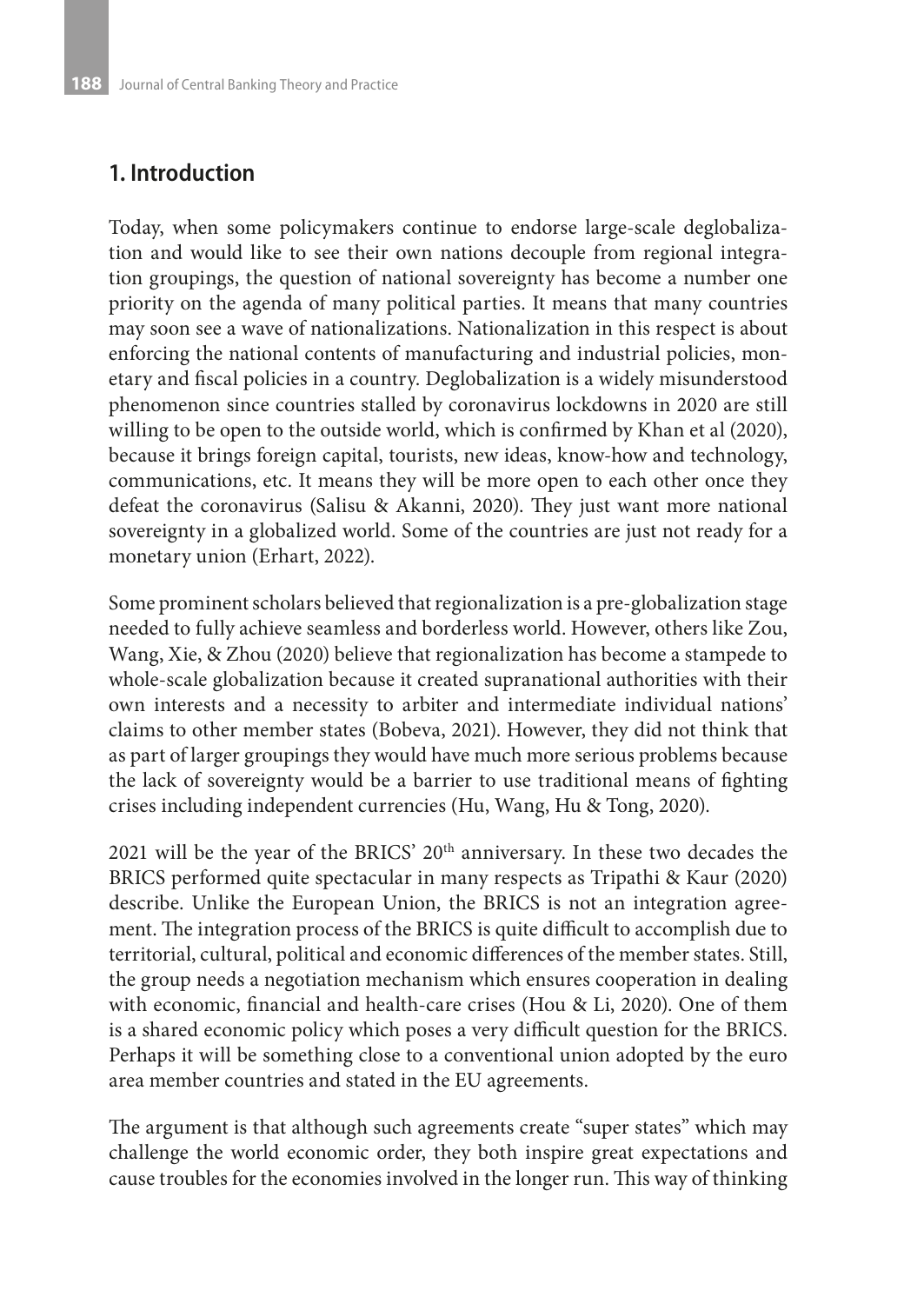was confirmed, inter alia, by Younsi & Bechtini (2020). Member countries of such a union hope for getting benefits from it. Smaller and weaker economies of a union are keen to delegate the authority and management to more credible bodies hoping they will do a better job in ensuring control, price stability, order, peace and security. Bigger and stronger economies of a union expect easier cross-border transactions and trade. But nothing comes without a price. Weak countries will have to endure the leadership of superior member states of the union, and strong economies will have to increasingly take care about the smaller countries. The weak ones will end up getting rid of more and more responsibilities and delegating them to the stronger government bodies and completely giving up sovereignty in economic, monetary and social issues. The strong economies will have to always bail them out when they get into trouble (Boddin & Stähler, 2018).

The policies of the union will eventually give birth to the problems of moral hazard and free ride in financial matters. This situation will eventually lead to diminishing competition. Weaker countries will become even weaker in economic terms. Before joining the union, they were not competitive enough to rival the strong economies. Now, as a part of the union, weak countries will not even try to improve their competitiveness. They will just import better products from the strong ones in exchange for common money loaned out to them by the rich economies. The strong economies will increasingly feel like monopolies on the local market. The market, considered international before the union's creation, will simply turn into a market of a single nation. Thus, companies in the strong countries will not have to outperform anyone in the common market. They will gradually degrade and lose competitiveness themselves (Peña, 2020).

It is true that, initially, the industrial countries will have great benefits from the union because free flow of capital usually results in greater expansion. Companies in the advanced-market economies will take advantage of the classical organic growth. All this will favour advanced countries of the union and discriminate poorer member states as a result of mergers and acquisitions. But later, the industrial capacity of the enterprises from the rich countries of the union will reach its total utilization and there will not be any more opportunities for easy organic expansion. They will have to innovate and this will require more investments. But investments in smaller and weaker markets of the union will not bring much profit since there are more lucrative opportunities abroad on larger emerging markets of Asia or Latin America. At this point, the invested capital value will erode. Free movement of businesses, people, capital and goods and services as well as natural resources will eventually disturb the banking, industrial and financial systems due to disproportionate return on investment.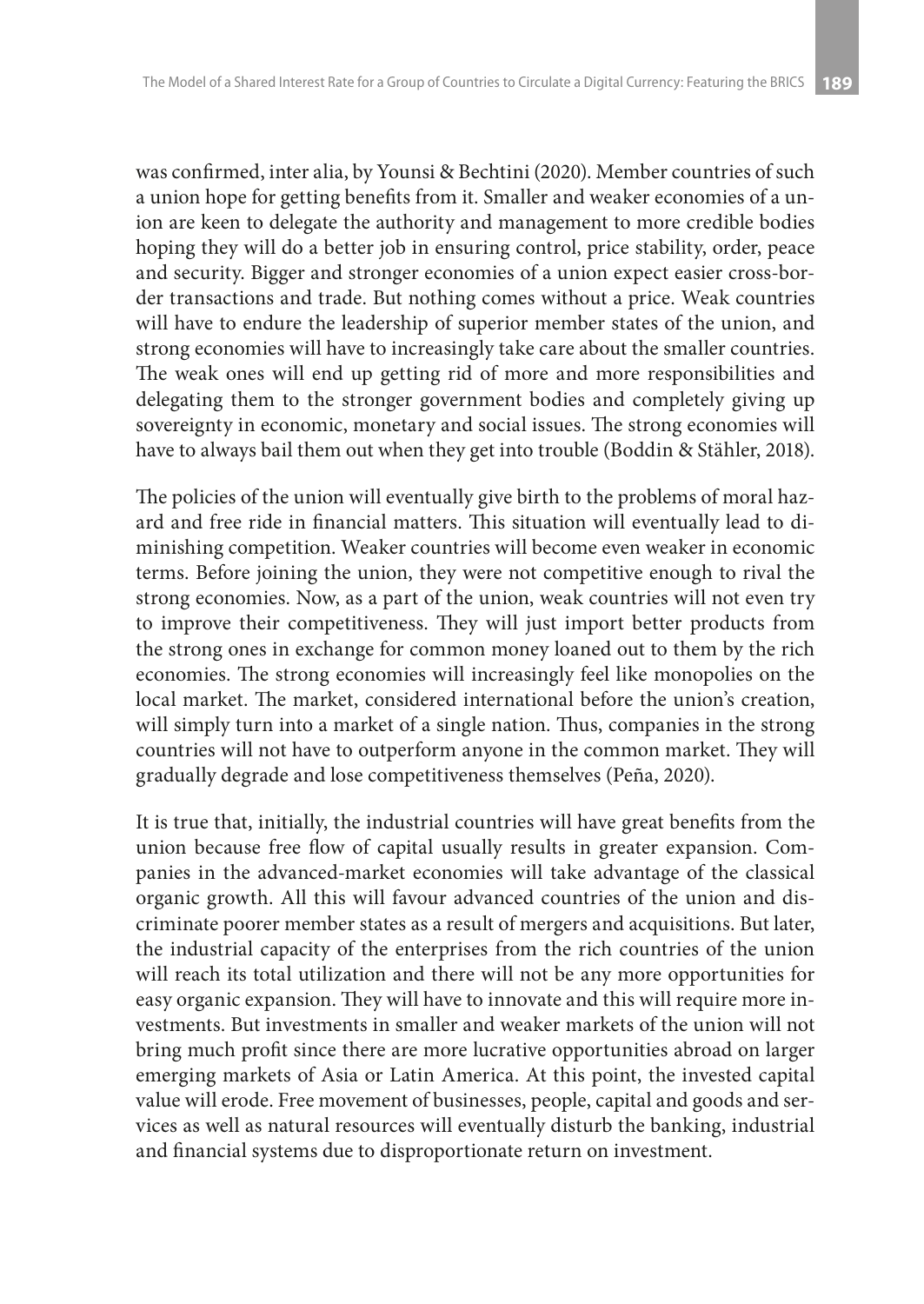The example of the EU shows that free flow of things can rarely be just, because the advanced countries of the union are more capable in providing the weak ones with more innovative products with higher added value, whereas weak economies will not be able to adequately return gains to the businesses from the rich countries. The latter will gradually lose interest in investing in the weaker countries and will look for better investment opportunities elsewhere.

In the end, the supranational bodies of the union will pursue some median policy, setting standards the weak nations are unable to meet and producing common legislature imperative for all and totally ignore local laws, thus giving priority to the strongest and most competitive countries whose companies are very good at crossing national borders. Weak country residents of the union mostly benefit from regional integration agreement by immigration opportunities. They will just move to the industrial countries of the core seeking better wages. This process will further damage the economies of disadvantaged nations due to brain outflow, boosting economic growth in the advanced countries.

Common money makes it easier to travel, buy goods and services from within the grouping without the need to exchange one local currency for another. It makes easier lots of other things. However, the common or shared money will make it difficult to manage the economy because it will offer no alternatives when something of importance happens only in one country or a few countries of the grouping, and every one of them will have to follow a one-size-fits-all policy.

If the BRICS goes the EU way, the end result will be a gradual breakaway from the inside. What countries of the BRICS can share, though, is a consensual economic policy and a digital virtual currency without a monetary union agreement, used as a transactions tender.

# **2. Theoretical background and relevant literature review**

In the past two decades we can find a few multilateral efforts on part of the BRICS' member states aimed at deeper trade and cooperation (Johnson, 2013). Russia, India and China, the core of the BRICS, have a long-standing tradition of a very broad strategic cooperation. India and China have become key markets for Russia abroad, especially after the EU and US introduced international sanctions against Russia in 2014. The Indian and Chinese markets are lucrative places for Russian businesses, because they grow much more dynamically than the market of the EU. However, in the decade of 2008-2018, despite Russia's efforts to expand the trade links with India and China, the progress has been quite slow. Things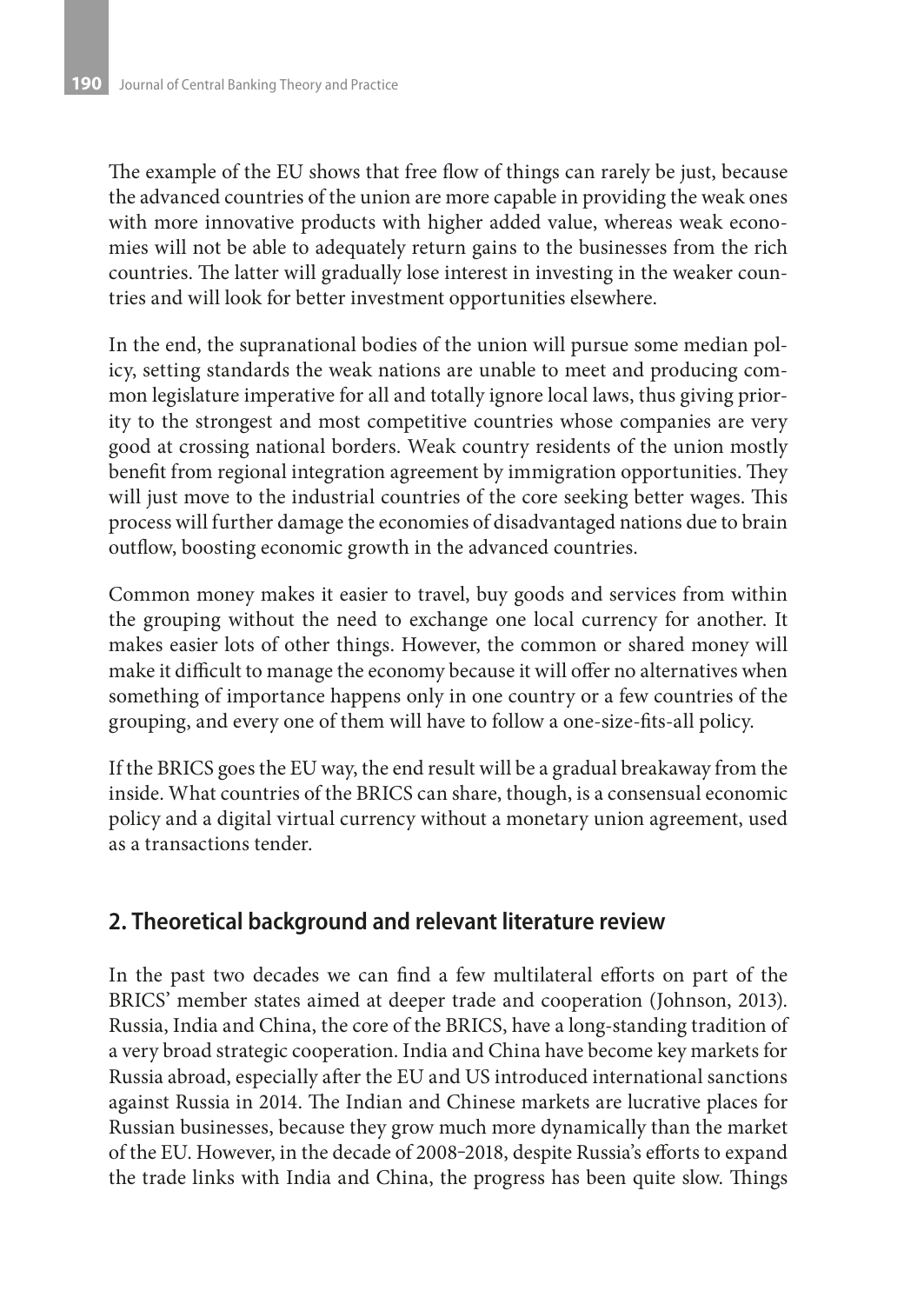got even more difficult after the COVID-19 outbreak in 2020. The coronavirus crisis which followed became a sort of a litmus paper to test the penta-lateral cooperation within the BRICS. The hope is that the BRICS will get out of the crisis stronger. A new period of the BRICS cooperation will bring potential benefits and opportunities for the member states as well as for the countries in close proximity. One of those opportunities may well become the digitization of the trade settlement deals in the BRICS and related countries of the region to bypass the US dollar (Yu, 2014).

The economic cooperation on the crossroads of the existing regional institutions in Europe and Asia can stimulate economic growth of many economies in the region (Vayanos & Woolley, 2013). Sustainable economic growth of these economies may in fact become the basis of financial and economic stability after the world crisis of 2020. Such cooperation is especially important for Russia since it is the link in the trans-Eurasian intercultural and inter-civilizational ground playing field, as well as the basis of crucial transport corridors and communications for the countries of the region.

The objective basis for deepening the trilateral cooperation of Russia, India and China is the escalation of the modern global and regional challenges in international trade, international production, international integration and international security (De Haas & Horen, 2011). Strategically, the three countries have very broad opportunities for joining forces. Major directions for such cooperation can be large-scale transcontinental projects of building railroads and highways, oil and gas pipelines connecting Central, East and South Asia. A large potential lies in the field of science and technology, where each of the three countries may make concrete proposals including the participation in the Chinese Belt and Road Initiative to develop infrastructure in the region.

The economies of the region may grow in a balanced way if they keep prices stable and the quantity of money in circulation changes adequately and proportionately to changes in GDP (Rousseau & Wachtel, 2011). In today's uncertainty about the health of the global economy, to maintain sustainable economic growth, many countries of the region seek to accumulate various wealth funds and reserves (Kasekende, Brixova & Ndikumana, 2010; Dorrucci & McKay, 2011). The BRICS is a world leader in continual accumulation of foreign exchange reserves, gold reserves and sovereign wealth funds running trillions of dollars (Obstfeld, 2011). They are also keen to create multilateral financial organizations such the New Development Bank to help economic growth in the region. However, the search for new sources of capital is not limited to the establishment of such multilateral financial institutions. The most important issue for a country seeking interna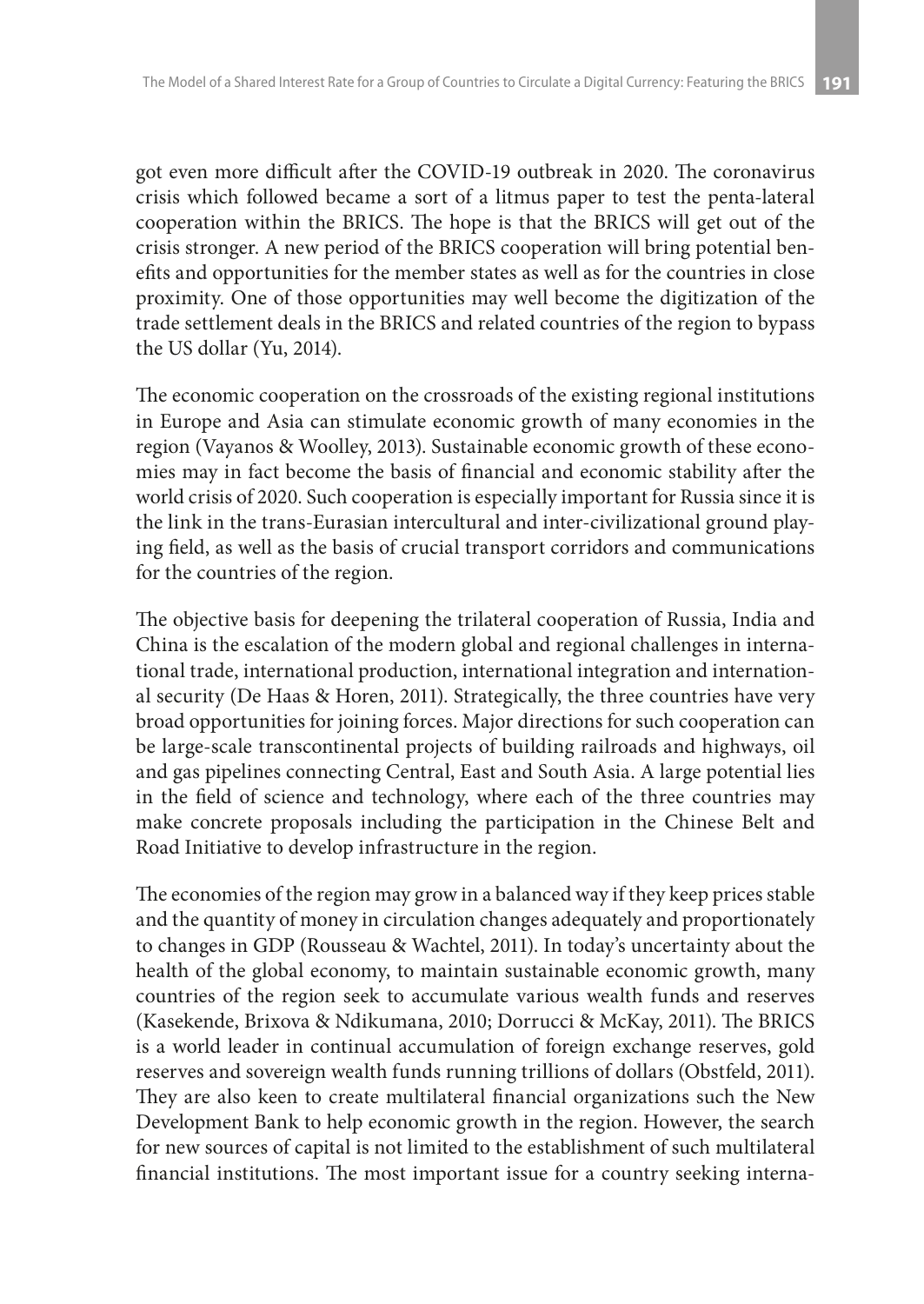tional assistance from abroad is the optimal level of loan rates (Ostry, 2012). In this respect, this paper has a purpose to explain the need to create a model of a shared interest rate of the BRICS as a regional mechanism to finance multilateral development with an optimal cost of capital for the countries of the region.

# **3. Methodological approach**

To meet their needs for new development loans under more favourable contract terms compared to the international financial institutions, such as the IMF and the World Bank, the BRICS and the countries of the region can potentially create a virtual regional multilateral money market with an equilibrium interest rate.

The optimal equilibrium interest rate can be determined on the conventional idea based on the money supply and the demand for money for the members of the BRICS and other countries of the region. Graphically, this can be expressed in a chart displaying two curves representing the money supply and the demand for money on the shared money market of the BRICS that may emerge in the future. The underlying research proposes a ten-year plan to achieve that by 2030 if all goes well. This market may simultaneously become the market for a new digital currency of the BRICS. As is well-known, the curves of the supply and demand intersect at a point that demonstrates the level of an interest rate at which the central bank acquires IOUs. In central bank operations, there are short-term, mid-term and long-term rates, generally known as the rates of refinancing. According to the neoclassic economics, the graph of supply of and demand for some goods, including money, is to do with the curves only in the short term. Therefore, this paper attempts to build a short-term shared interest rate for the BRICS and other countries of the region.

To simplify the model constructed here, the research supposes that the supply of money on the potential virtual multilateral market of the BRICS digital currency in the short run must take shape of a vertical line. This is motivated by the fact that the supply of money can potentially be absolutely inelastic and determined depending on the character of a shared or consensual monetary policy. In turn, the demand for money will intersect with the curve of money supply at a point which will reflect the shared interest rate for the BRICS. This rate will be higher in comparison with the rate of the People's Bank of China at whose expense the supply of money is supposed to be provided as this paper recommends.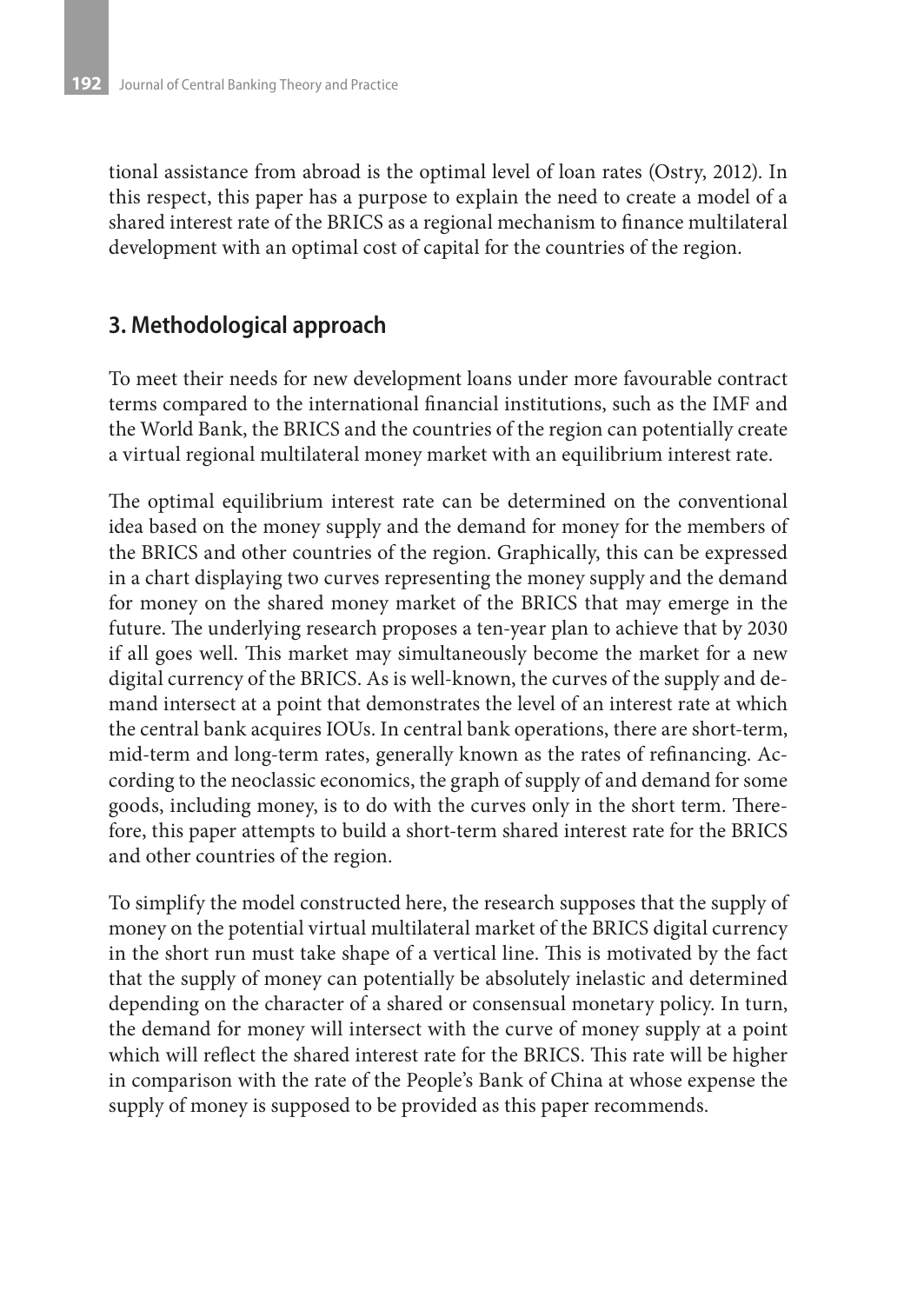# **4. The Model**

## **4.1. The liberal model of the shared interest rate for the BRICS**

Since the countries with the world reserve currencies usually pursue loose monetary policy (Milesi-Ferretti & Tille, 2011), a central monetary authority of the BRICS will also have to do that. The central monetary authority will have to expand the money supply of the BRICS digital currency in case of an increase in the demand for it on the hypothetical virtual money market. As a result, the local inter-bank offer rates in the high-interest-rate members of the BRICS will decrease, and the money supply and the demand for the digital currency will be set at a new equilibrium level which will be optimal for them.

Once the shared interest rate is established on the BRICS hypothetical virtual money market, the member states of the BRICS will be faced with a problem of having to adjust their local rates of refinancing. According to the hypothesis introduced in the research, Brazil will have to do with the biggest drop in its local rate of refinancing because it had the highest rate of refinancing in the BRICS in the period  $2016 - 2019$ . In case of China, the rate of refinancing is going to be set at a level a bit higher compared to the domestic rate in China.

The liberal model of price building was originally supposed to be used for the world market of goods such as grain, crude oil, natural gas, etc. These commodities are usually traded at world prices. This paper proposes this model to be used also to determine the shared interest rate for the BRICS. This is done because, generally, interest rate is the price of money at which commercial banks get loans from a central bank. This model is applicable for this purpose since, as the term "liberal" in its name implies, it poses no constraints for cross-border transactions. And since the world money market is a virtual place which works in total absence of any barriers, the liberal model is going to be the optimal mechanism to set up the shared interest rate for the BRICS.

The basic ingredients of the liberal model of the BRICS' shared interest rate, besides the initial rate  $\text{rR}_{0}$ , include the interest income of commercial banks of the countries in question (Figure 1, area  $\text{TRir}_{\scriptscriptstyle{0}}$  + area  $\text{TRir}_{\scriptscriptstyle{1}}$ ), credit surplus and the unmet supply of money. These categories are defined in the paper in a way similar to the neoclassical economics. In this model, the neoclassical notions of a regular market are taken over and applied to a new economic phenomenon. Thus, similar to the consumer surplus of Alfred Marshall, in the liberal model of the BRICS' shared interest rate, the amount of interest payments or debt service which households and firms manage to keep to themselves after the equilibrium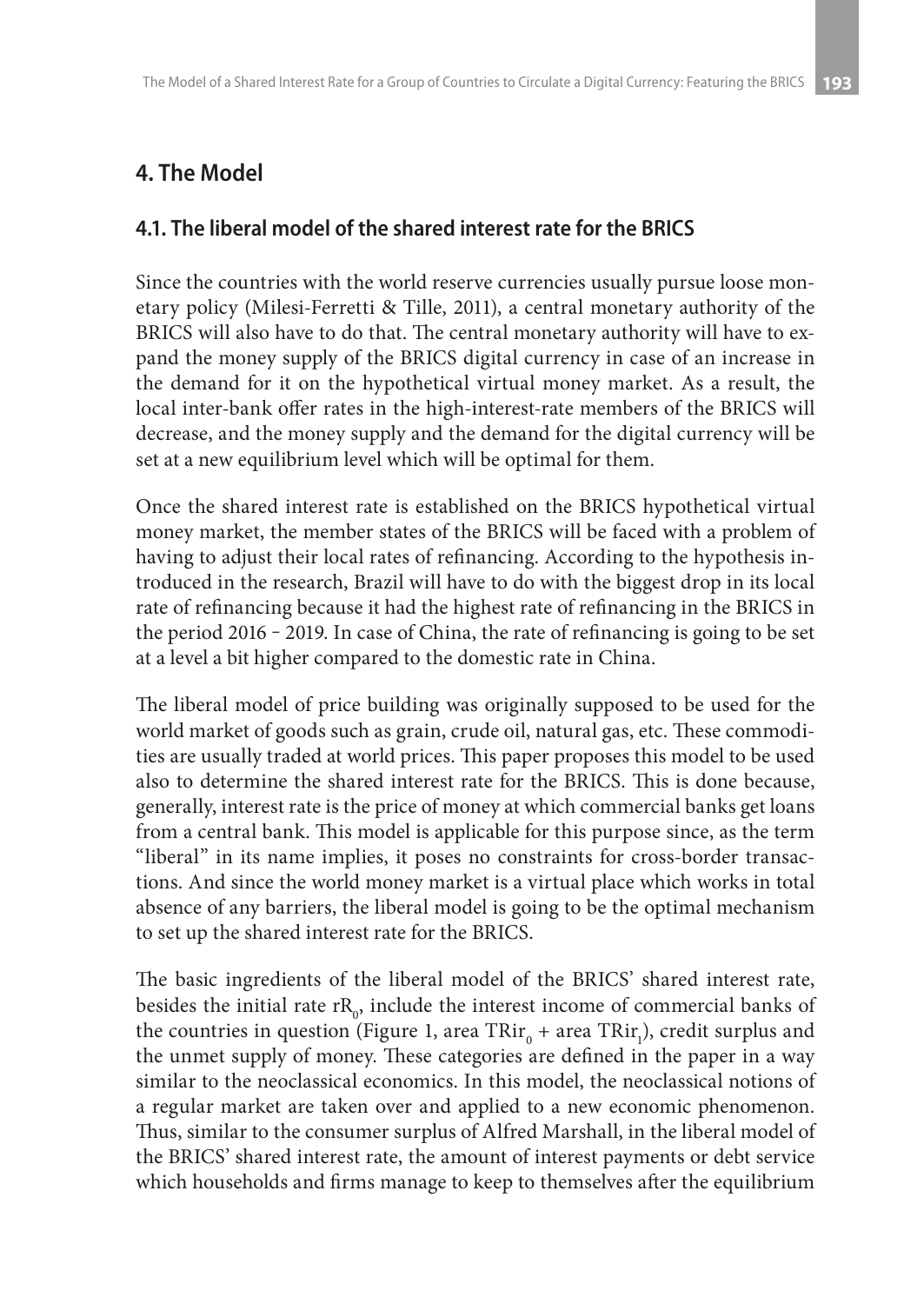rate is set up on the market as a result of a reduction in local loan rates and, therefore, equal to the losses of commercial banks, can be named a credit surplus. On the chart of the liberal model,  $S_{\text{plus}}$  stands for the credit surplus of the BRICS residents. Graphically, the credit surplus finds itself within the borders of an area on the chart shaped in the form of a square-angle triangle whose bottom line is the shared interest rate, its vertical side line is the difference between the maximum possible rate and the equilibrium rate of the market, and the hypotenuse shows the amount of the demand for credit on part of households and manufacturing firms in the BRICS which is found further to the left and higher than the shared interest rate or the equilibrium rate of the national monetary system (Figure 1).



**Figure 1: The liberal model of the shared interest rate for the BRICS** 

Source: Constructed by the author

Unmet demand for credit usually happens in countries with high local loan rates and represents the sum of households and manufacturing firms that are not able to get a loan at the current market interest rate. On the chart of the liberal model of price building (Figure 1), for each member of the BRICS the unmet demand for loans is the fraction of the money demand curve which is found right to the initial point of equilibrium of the national monetary system, i.e. rightward to the established current interest rate.

Finally, the excessive supply of credit is the amount of money which can be brought to circulation by an entity that has significant credit facilities it is able to provide at a lower interest rate than others, which is depicted on the chart of liberal interest-rate building as a fragment of the aggregate money supply curve above the initial equilibrium of the national monetary system.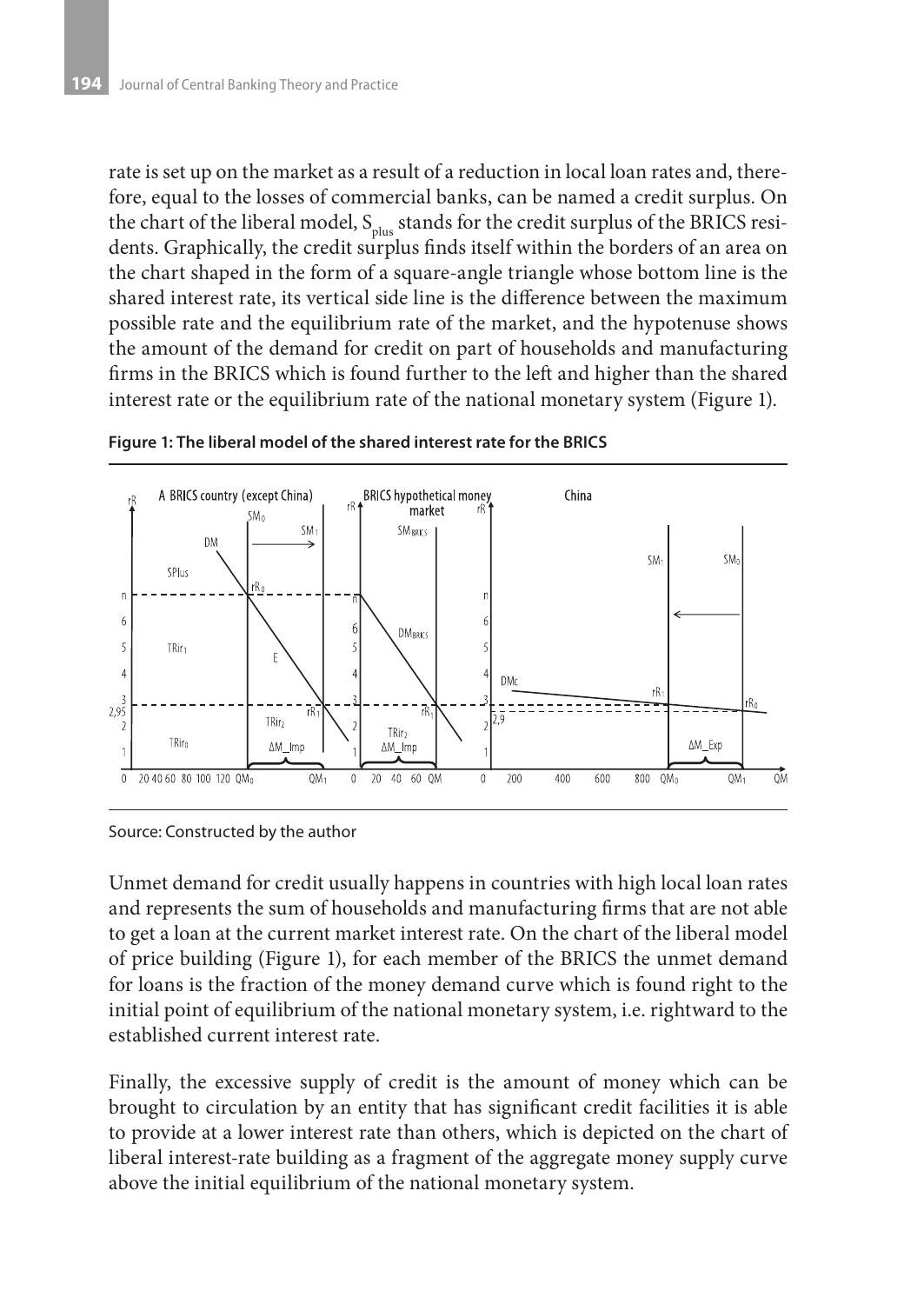Since the BRICS currently is not an integration grouping of countries in the real sense of the word with a traditional or classical institutional basis, then it would be incorrect to talk about a common interest rate and common monetary policy, which is characteristic of the euro area, for example. Instead, these things may be better called a coordinated or consensual or agreed-upon monetary policy and a shared or multilateral or consensual interest rate. A hypothetical central bank of the BRICS, therefore, would be stylistically better called, when choosing an optimal name, a central clearing authority, or a shared clearing centre of last resort. Anyway, this monetary institution or authority must have the functions of a supranational central bank.

Since the liberal model allows to analyse simultaneously only two countries and one common or multilateral market in between (in this particular case this is any two countries responsible for currency issue chosen as part of the BRICS and the shared or multilateral money market of the BRICS), then to determine a shared interest rate for the BRICS as a single entity, the calculations should be carried out through at least two stages, namely, at first, it is necessary to build the charts or graphs for the combinations of all country pairs of the BRICS, and later – the charts or graphs for the entire grouping.

At the initial stage, to determine the required interest rate, it is proposed that each time we take a country with a high domestic interest rate - Brazil, Russia, India and South Africa - and a country with a low interest rate which is China. In this case, according to the principles of the liberal price-building, Brazil, Russia, India and South Africa will have to give up supplying money at the domestic rate rR0 and accept the loans provided at the rate established on the shared hypothetical interbank money market of the BRICS, i.e. r $\text{R}_{_{1}}$  (Figure 1).

This rate will be higher than the Chinese local rate and lower than the local rates in Brazil, Russia, India and South Africa. As a result, making use of the graph method and parallel shift, on the chart of the shared money market of the BRICS it is possible to depict the curve of the unmet demand for credit on part of the residents in Brazil, Russia, India and South Africa and the curve of the excessive supply of credit from China. Besides, it should be taken into account that a potential drawback of the graph analysis is expressed in the circumstance that the amount of money supply of the hypothetical digital currency of the BRICS on the hypothetical shared market may not graphically meet the needs of Brazil, Russia, India and South Africa in credit and China's capability of providing it. In this case, the curves must change their elasticity at the established interest rate and at the adjusted quantity of digital money supply. It is proposed that the interest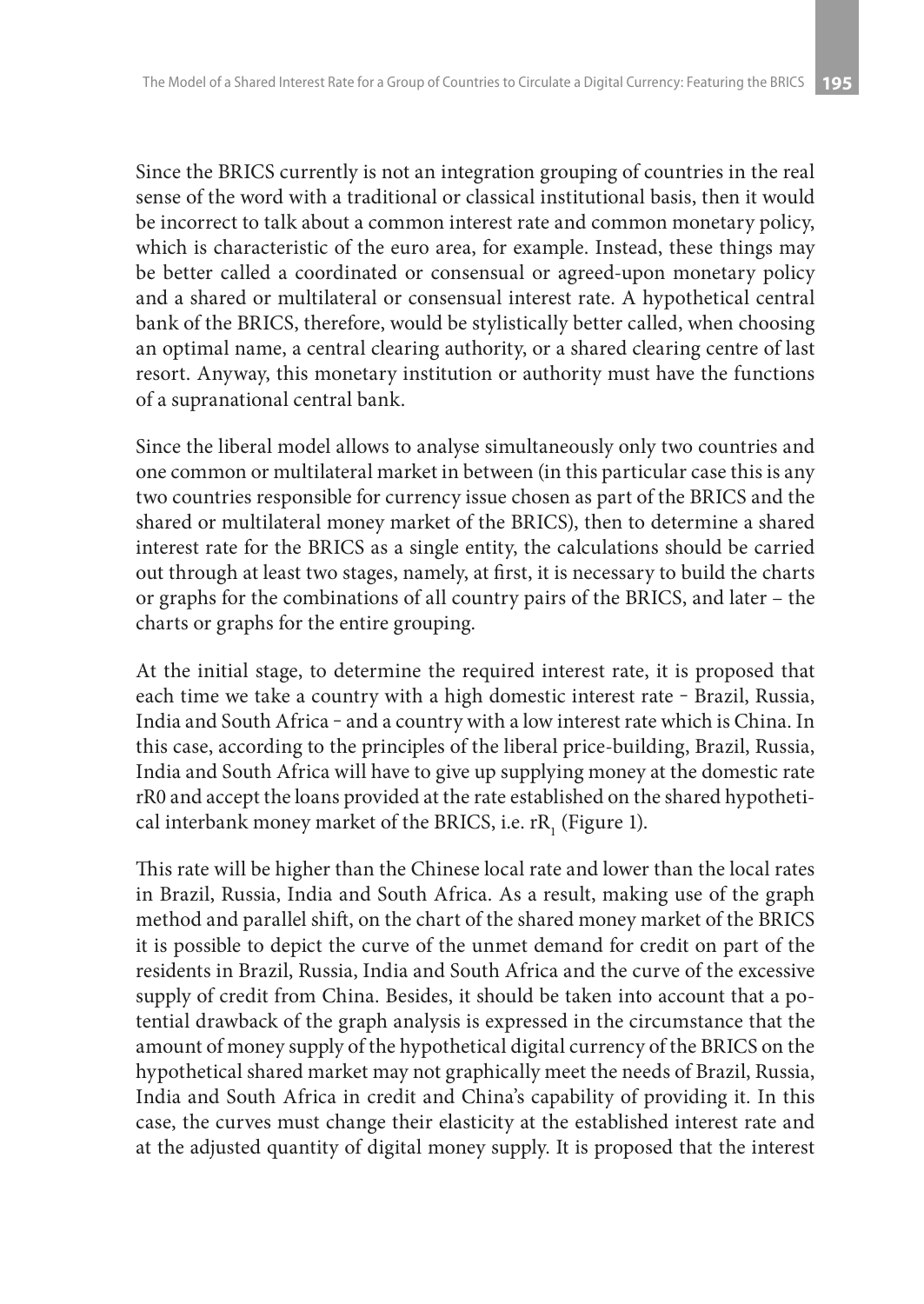rate, being set on the basis of the market economy principle, be called a shared interest rate.

With the initial stage completed, similar charts with the country pairs of the BRICS are constructed, where one country has a local interest rate higher compared to its counterpart. The model used the following combinations: Brazil – China, Russia - China, India - China and South Africa - China. In this paper, these combinations are reduced down to a universal chart where Brazil, Russia, India and South Africa represent the side of demand for hypothetical digital money expressed in the BRICS' hypothetical digital currency at a shared interest rate, and China would represent the supply side of the equation.

When choosing an optimal combination, the author assumed that it is quite unlikely that South Africa, India and Brazil would take loans from Russia, or Brazil would take them from South Africa due to a simple fact that in the BRICS the strongest competitive advantage in terms of interest rate level and credit volume belongs to China. Therefore, on the right-hand side of the graph there will always be China, and on the left-hand side of the graph there will appear one of the four other BRICS's nations.

After the interest rates in all four country combinations have been determined, they are to be drawn on the chart of the hypothetical shared money market of the BRICS. Once linked, the points representing interest rate level form the curve of the demand for the hypothetical digital currency of the BRICS which can be used for multilateral transactions. If we draw the curve of the excessive money supply of China on the same chart, then the curves of supply and demand will intersect at a point expressing the shared interest rate for the BRICS.

The curves of domestic supply and demand for the hypothetical digital currency of the BRICS are formed depending on the loan rates of the major commercial banks and local supply of money which were used to determine the level of the shared interest rate. The obtained curves of money supply are shown as vertical lines, whereas the curves of demand for money are built with varying elasticities. To simplify the model of the shared interest rate for the BRICS, we use trend lines which flatten the deviations of the loan rates set by individual commercial banks. In the BRICS, the money demand curve is least elastic in Brazil and it is most elastic in China. In turn, India and South Africa have elasticities of demand for money a bit larger than in Russia.

The result of equilibrating varying interest rate levels in Brazil, Russia, India and South Africa, on the basis of the liberal model, shows that the values of local rates r $\mathrm{R_{o}}$  go from 13.75%, 10.00%, 6.75% and 7.00%, respectively, down to 2.95%,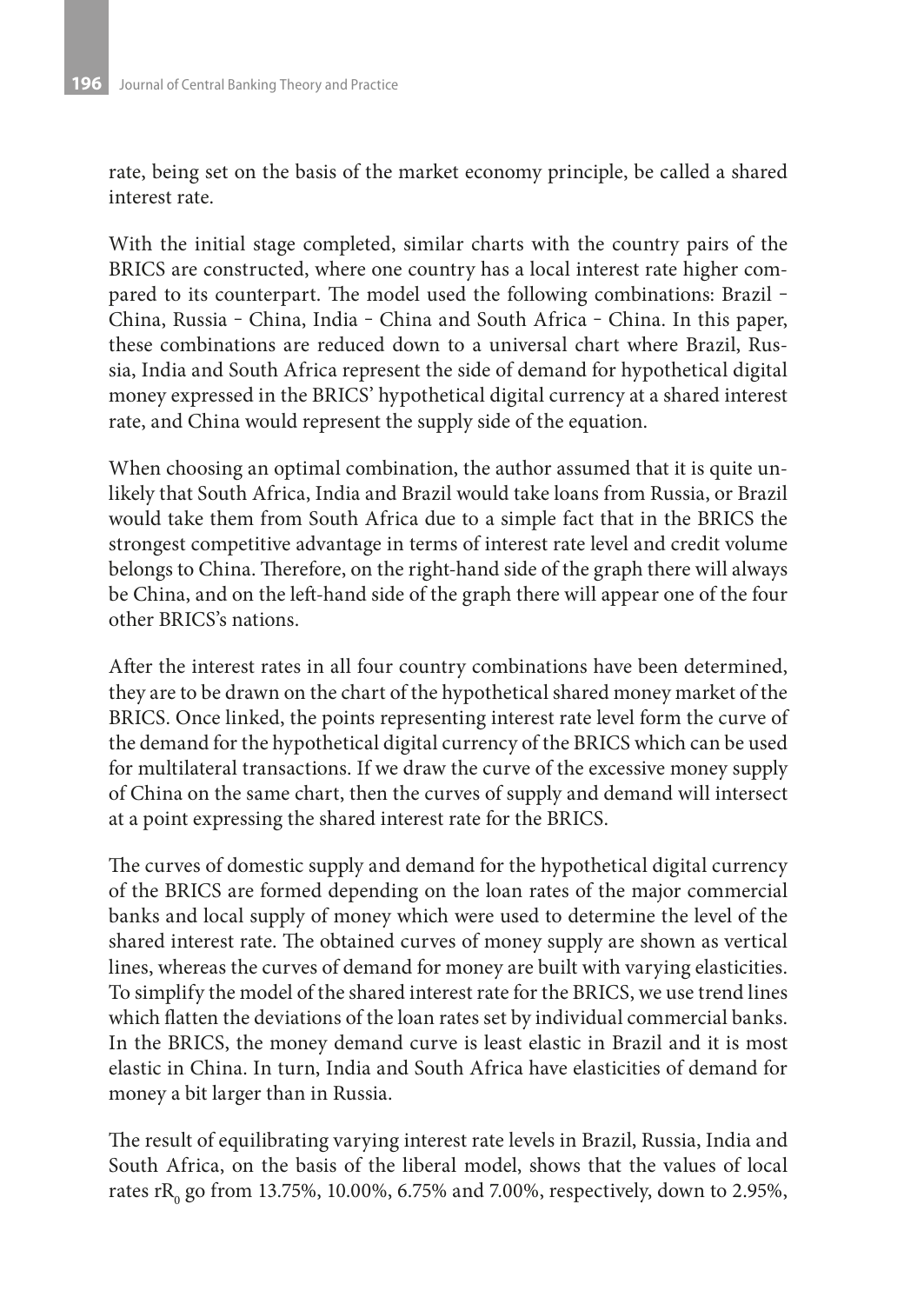which is the shared interest rate for the BRICS<sup>2</sup>. In China alone, according to the liberal model of the shared interest rate, the rate will grow from 2.90% to 2.95%. The quantity of digital money which China could potentially provide to Brazil at the shared interest rate level would amount to 41.1 billion U.S. dollars. According to this model, Russia could be provided with 75.6 billion U.S. dollars of China's credit. By the same means, India would get 94.8 billion U.S. dollars, and for South Africa this figure would be 5.2 billion U.S. dollars. Thus, the total money supply in Brazil, Russia, India and South Africa would have amounted to 319.2 bln U.S. dollars provided via the hypothetical money market of the BRICS. In the latter it would have totalled 1,127.0 bln U.S. dollars. Both these volumes of money supply in circulation differ by a factor of 10. Therefore, it is quite difficult to draw them on the chart within the same scalability. Adequately, it could be done only on the individual graphs for Brazil, Russia, India and South Africa as well the hypothetical shared money market of the BRICS.

The capital outflow from the Chinese monetary system may have certain implications for the economy, namely relative shortage of money in circulation, reduced credit for households and manufacturing firms. To overcome this problem, the People's Bank of China may increase money supply to achieve equilibrium. This issue of money would not lead to inflation in China's economy, since the export of credit abroad amounts to sterilization. However, there would be a proportionate increase in the external government debt to the same amount.

Since the elasticities of the demand for money in Brazil, Russia, India and South Africa are lower than in China, the credit line ceilings will increase at the shared interest rate of the BRICS (this is shown by the shift of money supply curves  $SM<sub>0</sub>$ into new position SM $_{_{\rm 1}}$  in Figure 1 above). There will also be an increase in household debt and corporate debt, or the private sector debt. However, the government debts of Brazil, Russia, India and South Africa will rise only when Chinese loans are given to their state-owned enterprises or state-controlled commercial banks. On the whole, the credit supplied to Brazil, Russia, India and South Africa at the shared interest rate of the BRICS would have amounted to 217 billion U.S. dollars. This is more than twice the core capital of the BRICS Development Bank which stood at 100 billion U.S. dollars when it was set up. It means that credit provided

<sup>&</sup>lt;sup>2</sup> The covid-19 pandemic made the BRICS governments and the governments of the region take unprecedented monetary and fiscal measures. Some of the member states significantly reduced the key interest rates to stimulate the economy. However, we think that as soon as the pandemic subsides, the BRICS central banks and those of other countries of the region will have to curb the monetary and fiscal stimuli. This means they are likely to return to the pre-pandemic levels of the key interest rates. Therefore, to make the model more relevant, we decided to use the key interest rates of the BRICS which were established in the pre-pandemic world of 2018-2019.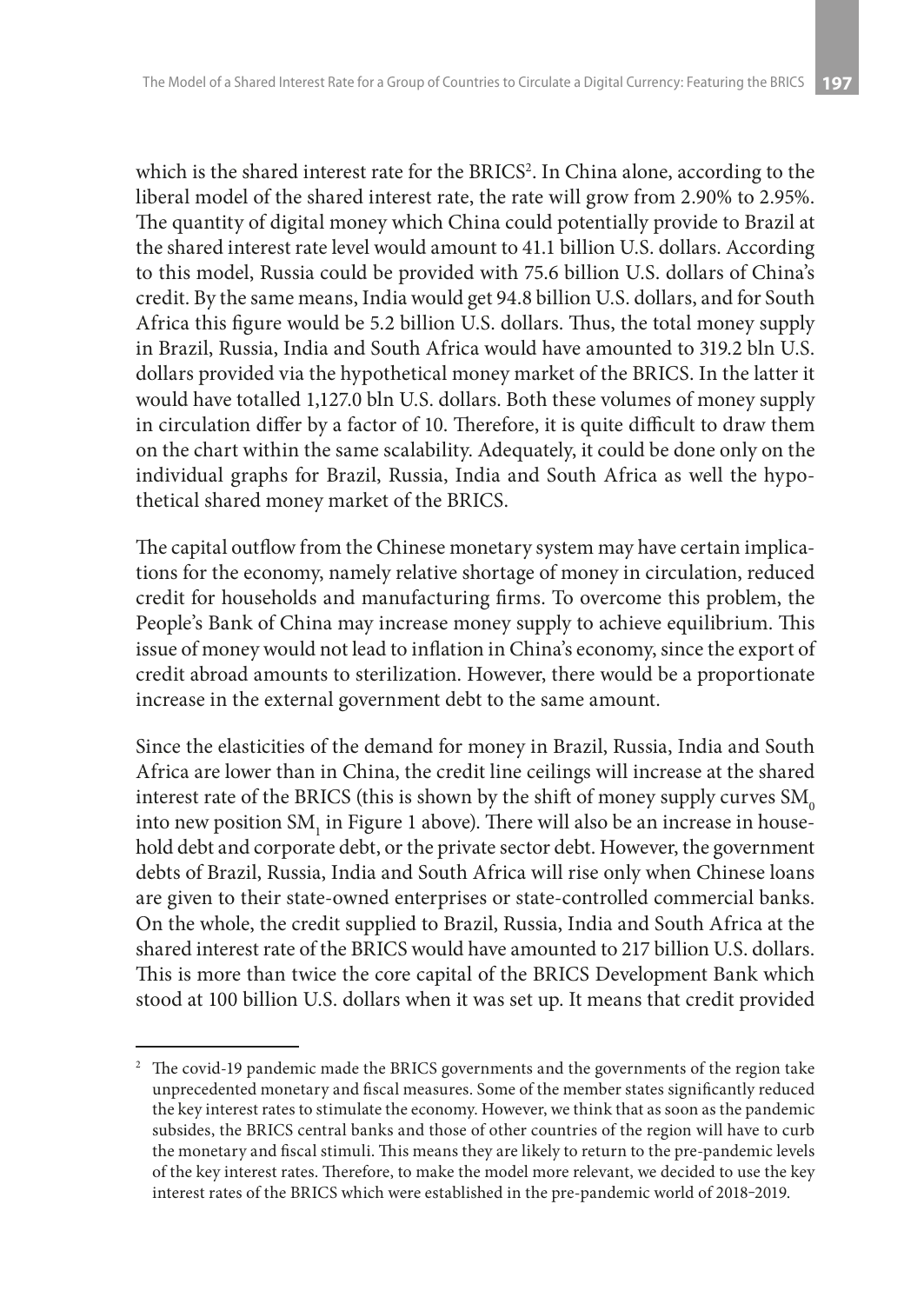through the workings of the liberal model via the hypothetical shared money market of the BRICS could be much more significant, more scalable and less expensive in terms of cost of capital than that of the BRICS Development Bank.

Apart from Brazil, Russia, India and South Africa, China may also provide credit at the shared interest rate to other emerging economies. And these loans may amount to the tune of up to several hundred billion U.S. dollars, expressed in the hypothetical digital currency of the BRICS. Of course, the capital outflow might lead to soaring government debt of China. However, non-residents` taking loans from China also brings benefits to its commercial banks in the form of interest revenue.

| Indicator, billion U.S. dollars, unless<br>otherwise specifically stated                               | Brazil | Russia | India                  | China   | SAR   | <b>BRICS</b> |  |  |
|--------------------------------------------------------------------------------------------------------|--------|--------|------------------------|---------|-------|--------------|--|--|
| The key interest rate (initial) – $rR_0$ (%)                                                           | 13.75  | 10.00  | 6.75                   | 2.90    | 7.00  |              |  |  |
| The key interest rate as a result of<br>liberalizing domestic money<br>markets $-$ rR <sub>1</sub> (%) |        | 2.95   |                        |         |       |              |  |  |
| Money supply (money in circulation)<br>at the rate of rR                                               | 66.5   | 125.9  | 116.7                  | 1,127.0 | 10.1  | 1,446.3      |  |  |
| Money supply (money in circulation)<br>at the rate of rR,                                              | 107.8  | 201.5  | 211.6                  | 1,071.8 | 15.4  | 1,608.1      |  |  |
| The volume of foreign loans made<br>as a result of changing domestic rate<br>$rR_0$ up to r $R_1$      | 41.4   | 75.6   | 94.8                   | $-55.3$ | 5.2   | 161.8        |  |  |
| The volume of loans made at the rate of rR,<br>adjusted at the value of the multiplier                 | 107.5  |        | 1.081.2 2.370.9 -425.6 |         | 183.5 | 3.317.5      |  |  |
| Interest income of the domestic<br>commercial banks before liberalization<br>$(TRir_{0} + TRir_{1})$   | 9.1    | 12.6   | 7.9                    | 32.7    | 0.7   | 63.0         |  |  |
| Interest income of the domestic<br>commercial banks after liberalization (TRir <sub>o</sub> )          | 2.0    | 3.7    | 3.4                    | 33.2    | 0.3   | 42.7         |  |  |
| The loss of interest income of the domestic<br>commercial banks after liberalization (TRir.)           | 7.2    | 8.9    | 4.4                    | $-0.6$  | 0.4   | 20.3         |  |  |
| Credit surplus of a country before<br>liberalization (SPlus)                                           | 5.8    | 7.4    | 2.7                    | 5.7     | 0.4   | 22.0         |  |  |
| Credit surplus of a country after<br>liberalization (SPlus+ TRir,+E)                                   | 15.2   | 18.9   | 9.0                    | 5.1     | 0.9   | 49.2         |  |  |
| A change in credit surplus of a country<br>after liberalization (TRir,+E)                              | 9.4    | 11.5   | 6.2                    | $-0.5$  | 0.5   | 27.2         |  |  |

#### **Table 1: The results of the liberal model of the shared interest rate for the BRICS**

Source: Author's calculations based on IMF's data

The cumulative interest revenue which China could get from Brazil, Russia, India and South Africa in case of the introduction of the hypothetical digital currency and the shared rate of interest could amount to area  $\text{TRir}_{\scriptscriptstyle{2}},$  depicted on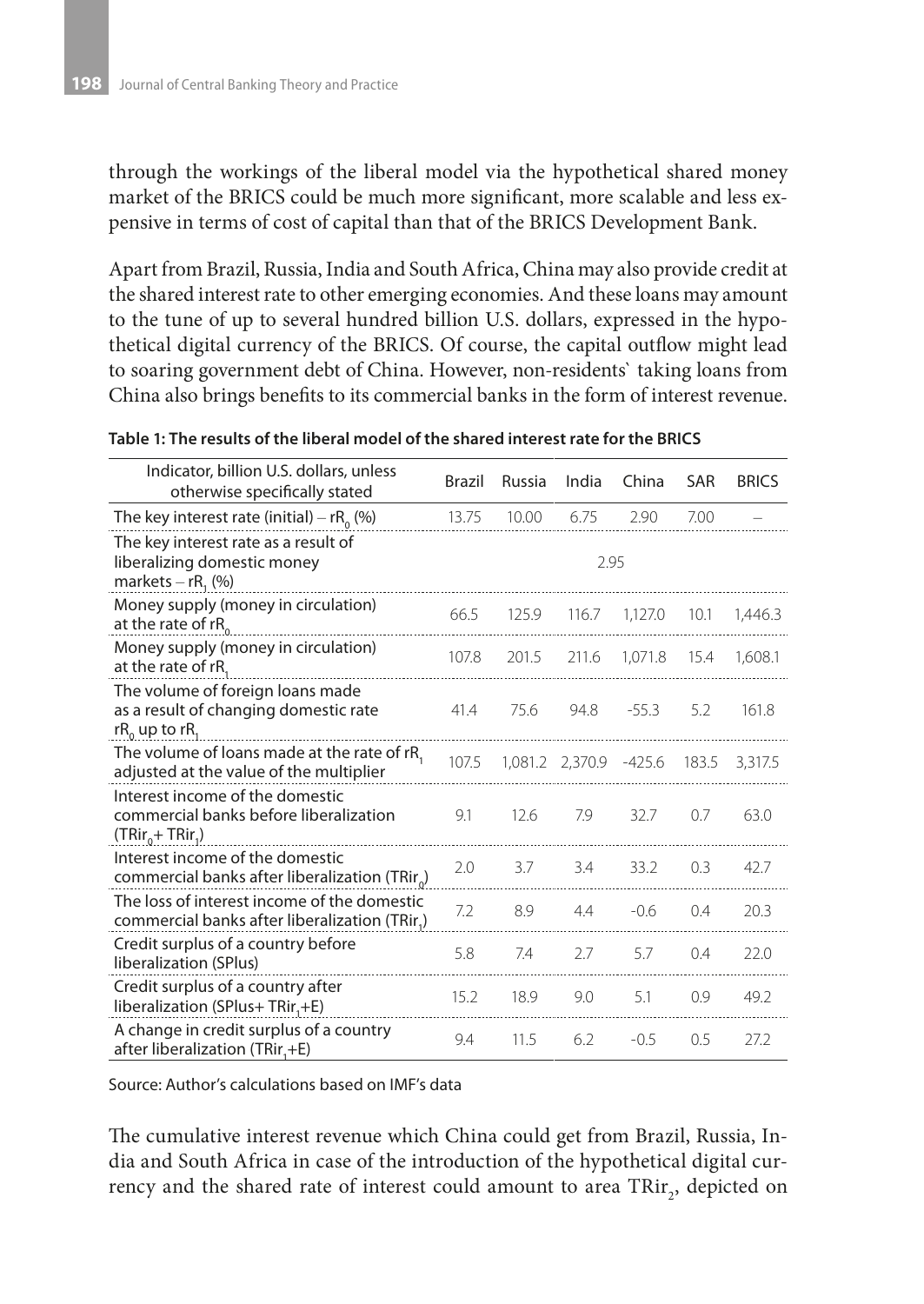Figures 1 & 2. According to the author's calculations, it could equal to 6.4 billion U.S. dollars. This interest revenue could be used to make new loans, thus sterilizing the monetary expansion in order to prevent inflation in China. The negative figures in Table 1 reflect not the Chinese banks' losses from exporting capital to Brazil, Russia, India and South Africa, but the act of withdrawing money from China's monetary system.

The new loans provided by China could perform better abroad, bringing benefits for China's economy since they are supplied at a higher interest rate than the local rate. This would result in the expansion of China's invested capital abroad. In Brazil, Russia, India and South Africa, the reduction in the local interest rates would also be followed by rising the living, which is measured by the Alfred Marshall's consumer surplus (it is called the credit surplus in the model).

On the graph of the money market of Brazil, Russia, India and South Africa (Figure 1), the cumulative credit surplus created by means of the liberal model could have increased by 27.7 billion dollars and totalled 44 billion dollars. This sum of money would be split among the countries as follows: 15.2 billion U.S. dollars would go to Brazil, 18.9 billion U.S. dollars to Russia, 9.0 billion U.S. dollars to India and 0.9 billion U.S. dollars to South Africa according to the calculations given in Table 2. This expansion would significantly increase the potential to get new loans at lower rates. On the other hand, it may be followed by increase in debt.

### **4.2. The gradualist model of the shared interest rate for the BRICS**

Since the liberal model of the shared interest rate for the BRICS implies no constraints, the loans provided through the described mechanism ought to be consumed in one year's time. It means that Brazil, Russia, India and South Africa are to consume virtually all credit provided by China at the moment the loans are granted. Such quick consumption of loaned money in Greece, for example, when the euro had first been introduced, led to the outbreak of the debt crisis in the country and later to a technical default (Reinhart & Rogoff, 2011; Beetsma, Giuliodori, De Jong & Widijanto, 2016).

Contrary to that, if the shared interest rate for the BRICS were to be set up step-by-step, over several years according to the gradualist approach, it would have reached the level of  $rR_2$ , or 2%, in correspondence with the model built, and the respective volumes of additional external loans provided by China would have increased to 44.7 billion dollars in Brazil, 83.7 billion dollars in Russia, 118.1 billion dollars in India and 6.4 billion dollars in South Africa (Figure 2 & Table 2).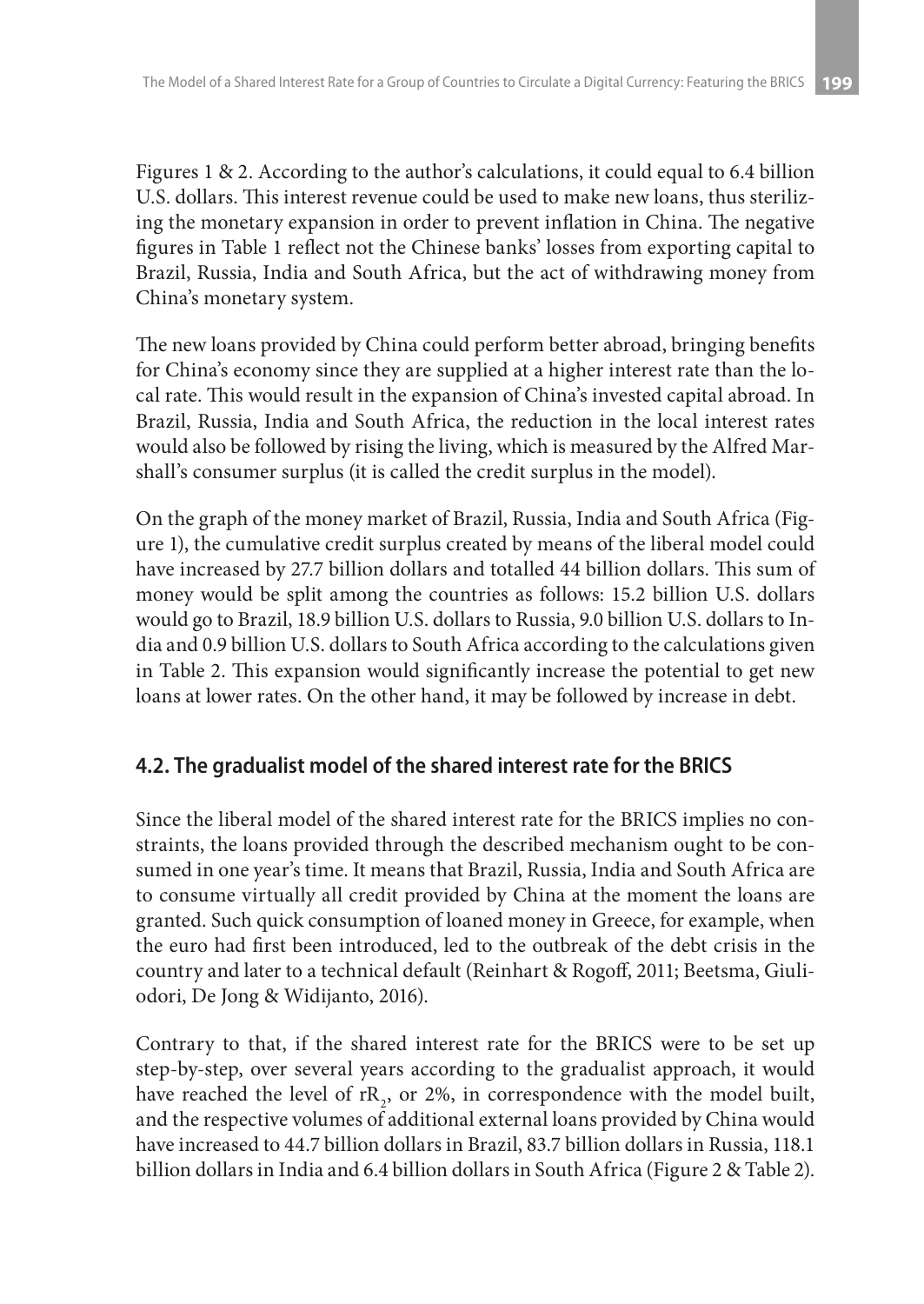



Source: Constructed by the author.

#### **Table 2: The outcomes of the gradualist model of the shared interest rate for the BRICS**

| Indicator, billion dollars, unless<br>specifically stated                                                               | Brazil | Russia | India | China                   | <b>SAR</b> | <b>BRICS</b> |  |  |  |
|-------------------------------------------------------------------------------------------------------------------------|--------|--------|-------|-------------------------|------------|--------------|--|--|--|
| The shared interest rate (rR <sub>2</sub> ), %                                                                          | 2.00   |        |       |                         |            |              |  |  |  |
| Money supply (money in circulation) at<br>the rate of rR,                                                               | 111.2  | 209.7  | 234.9 | 2,151.7                 | 16.6       | 2,723.9      |  |  |  |
| The volume of foreign loans made as a<br>result of changing domestic rate rR <sub>0</sub> up<br>to $rR$ ,               | 44.7   | 83.7   | 118.1 | 1024.6                  | 6.4        | 1,277.6      |  |  |  |
| The volume of loans made at the rate of<br>rR <sub>2</sub> adjusted at the value of the multiplier                      | 116.1  |        |       | 1,197.3 2,953.6 7,889.7 | 225.5      | 12,382.3     |  |  |  |
| Interest income of the foreign (Chinese<br>banks) after liberalization (TRir <sub>2</sub> )                             | 1.2    | 2.2    | 2.8   | $-1.6$                  | 0.2        | 4.8          |  |  |  |
| Credit surplus of a country after the<br>introduction of the shared interest rate<br>for the BRICS                      | 22.7   | 29.0   | 16.6  | 30.3                    | 1.5        | 100.1        |  |  |  |
| A change of credit surplus of a country<br>after the introduction of the shared<br>interest rate for the BRICS          | 16.9   | 21.6   | 13.9  | 24.6                    | 1.1        | 78.1         |  |  |  |
| Interest income of the domestic<br>commercial banks after the introduction<br>of the shared interest rate for the BRICS | 1.3    | 2.5    | 2.3   | 22.5                    | 0.2        | 28.9         |  |  |  |
| Interest income of the foreign<br>commercial banks after the introduction<br>of the shared interest rate for the BRICS  | 0.9    | 1.7    | 7.4   | 20.5                    | 0.1        | 25.6         |  |  |  |

Source: Author's calculations based on IMF's data.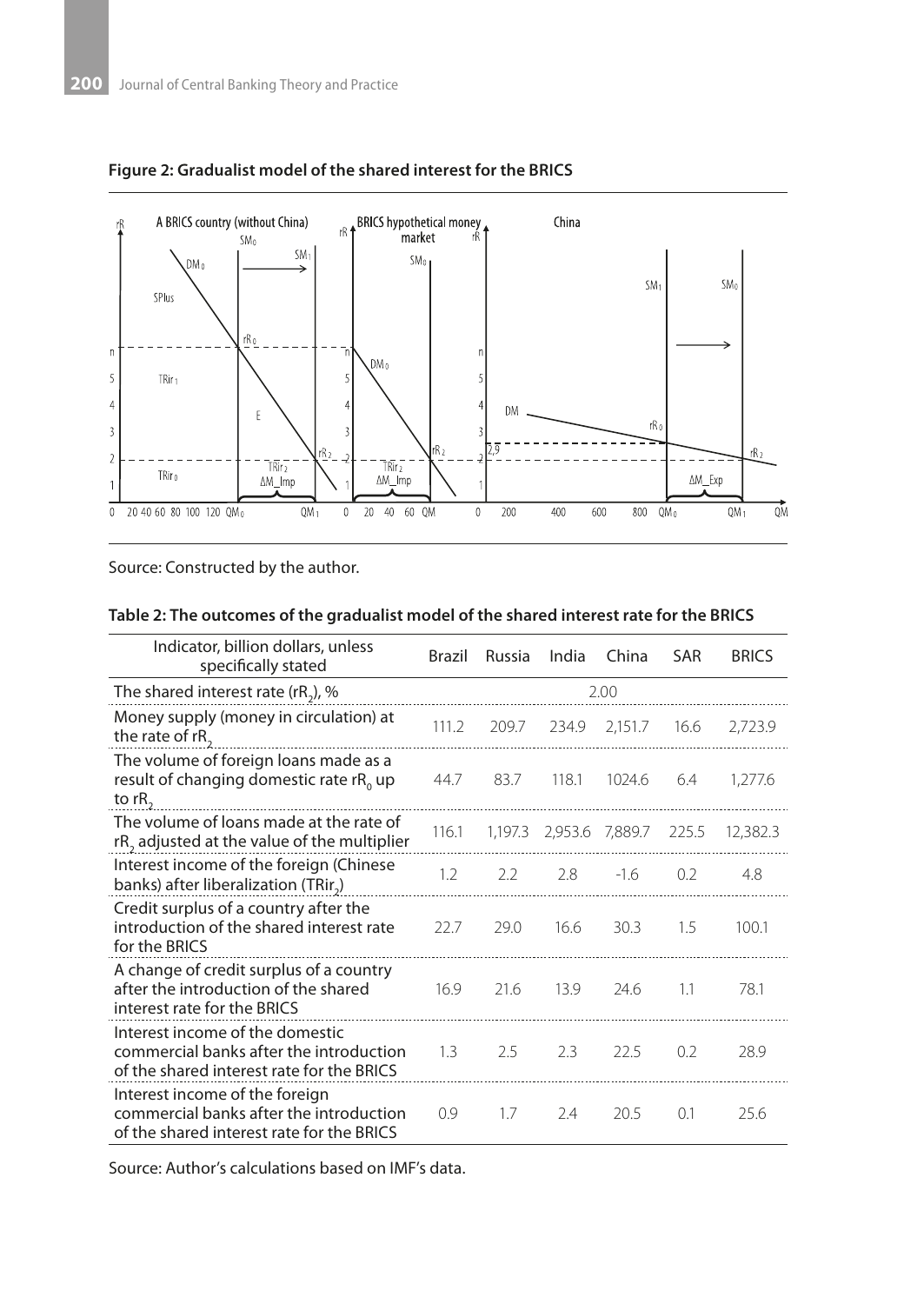The gradual-model volumes, contrary to the liberal model, would be allocated relatively evenly over the entire period of monetary and financial harmonization of the BRICS, which would be less painful for them, and this would allow them to gradually adapt to the transformation of the national monetary systems and their consequent joining the common monetary system. At the same time, the credit surpluses in each of the BRICS would also increase gradually: in Brazil – by 16.9 billion U.S. dollars, in Russia – by 21 billion U.S. dollars, in India – by 13.9 U.S. billion dollars and South Africa – by 1.1 U.S. billion dollars, without causing consumer boom, although these volumes would exceed credit surpluses received by Brazil, Russia, India and South Africa as a result of forced liberalization.

The cumulative loans provided to Brazil, Russia, India and South Africa, according to the gradualist model built, would amount to 253 billion U.S. dollars by 2030 and, just like in the case of the liberal model, would significantly exceed the capacity of the BRICS Development Bank.

A next stage of the calculations is supposed to determine the cumulative volume of loans provided at the shared interest rate for the BRICS as a single entity. The initial hypothesis about the shared money market for the BRICS and the shared interest rate supposed that its level could settle at a level that would be unfavourable for China and significantly higher than the initial rate. However, the resulting shared interest rate for the BRICS would distinguish from the initial equilibrium of the national monetary system in China by a mere 0.05%. Nevertheless, the increase in the local loan rate in China by this small amount, according to the model built, would lead to a decrease in the quantity of money in the country's economy circulation by 55.3 billion U.S. dollars.

In turn, the money loaned out at the new shared rate of interest for the BRICS as a single entity at 2% in accordance with the gradualist model would have a deeper impact on the respective national economies than as a result of decreasing domestic rates at the initial stage of the calculations, i.e. based on the liberal model. Thus, in addition to the initial supply of money loaned, the money in circulation would increase to 111.2 billion U.S. dollars in Brazil, 209.7 billion U.S. dollars in Russia, 234.9 billion U.S. dollars in India and 16.6 billion U.S. dollars in South Africa without the money printing presses. The cumulative influx of the money loaned out to these four countries would equal to 253 billion U.S. dollars.

The outflow of capital from China at the 2% interest rate would exceed 1 trillion U.S. dollars. It means that China could, in fact, generate additional money supply for other countries of the region to the amount of almost 772 billion U.S. dollars loaned out in the new shared digital currency of the BRICS. Thus, the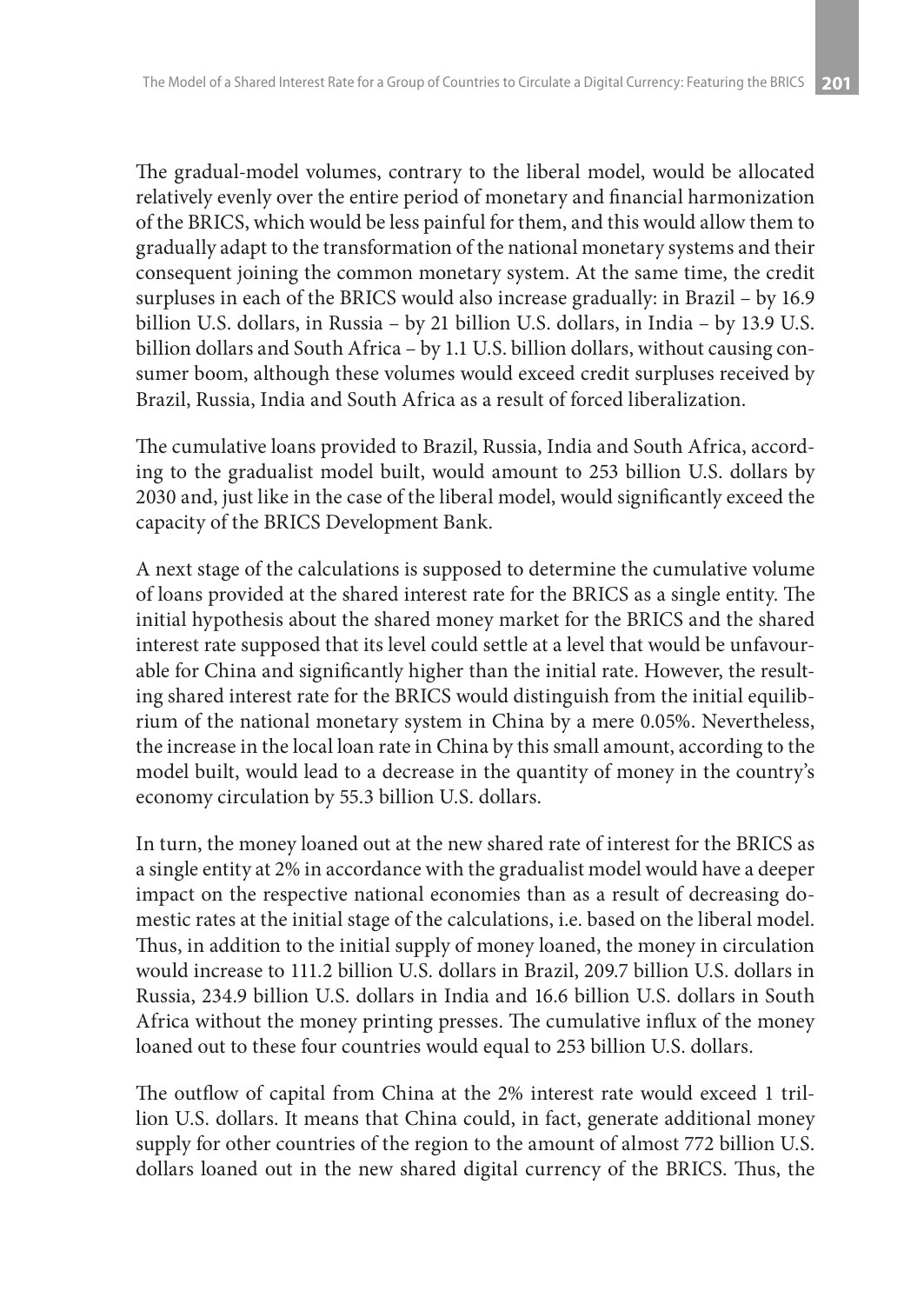equilibrium of the monetary system of the BRICS based on the liberal model of the shared interest rate could be achieved by injecting 217 billion U.S. dollars. The gradualist model could do that by injecting 253 billion U.S. dollars. Hence, the resulting equilibrium differs from the initial one in the liberal model by almost 40 billion U.S. dollars.

The liberal and gradualist models built by the author to determine the shared interest rate exhibit the hypothetical money market equilibrium, namely the amount of credit exported from China must equal the amount of capital received by Brazil, Russia, India and South Africa, i.e. the influx of capital to Brazil, Russia, India and South Africa and the outflow of capital from China are one and the same figure. Alongside this, when the needs of Brazil, Russia, India and South Africa in loans exceed their initial capacity, China would have to create additional supply of money expressed in the new digital currency at the shared interest rate both for the hypothetical money market and for other countries' purposes.

If there were no equilibrium, this would mean that there is an error in the model built. The point is that if in the course of calculating loan rates for Brazil, Russia, India and South Africa it turned out that more loans could be provided at them in Brazil than, for example, in India although according to the law of demand it must be vice versa since the demand elasticity for money in the latter were bigger than in the former, then it might be because of a statistical error in the calculations. Therefore, since the loan rate is determined for each of the BRICS on an individual basis with regard to the potential needs in loans and the capacity of a country to efficiently absorb them with no implications such as high inflation, it is necessary to introduce respective adjustments to the model built.

First of all, the liberal model of the shared interest rate for the BRICS did take into account that on the hypothetical shared money market, the curves of supply and demand might alter their elasticity. At this point the rate itself might not change, but what would necessarily have to change is the quantity of money provided as loans. It must either increase or decrease. If this is true, it is critical to step back to the stage of determining the rates and the volume of new digital money supply on the charts representing Brazil, Russia, India and South Africa and make adjustments for the amount of money supplied, this time taking into consideration a principle according to which the higher the shared interest rate, the less the amount of credit and vice versa.

Secondly, since the shared interest rate is formed on the hypothetical digital money of the BRICS, it is important to exclude a possibility of an error in the amount of the interest rate in general since the use of the same equations in each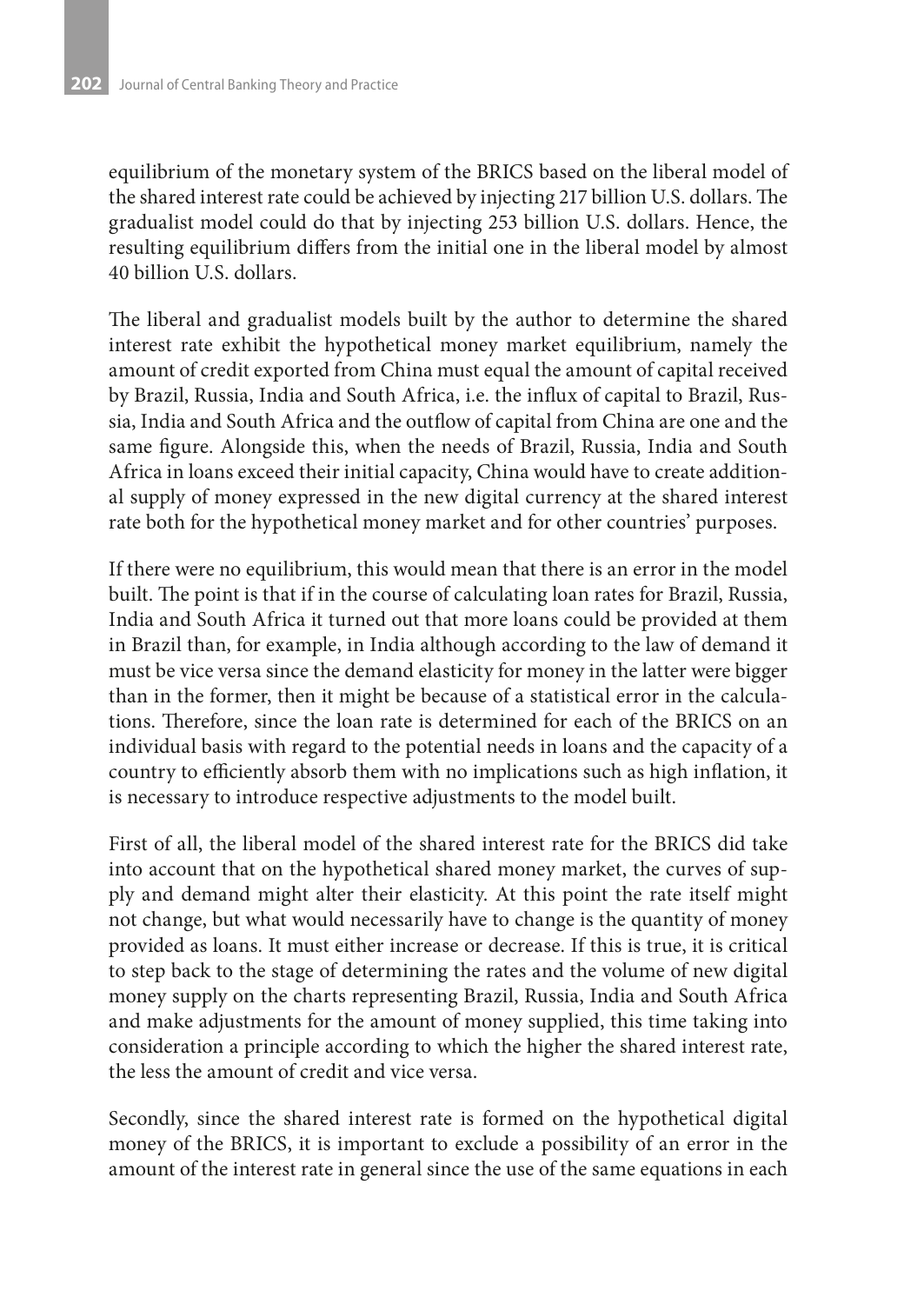of the cases is going to produce a universal system of functions, and it will end in the universal methodology and a common approach to carrying out the calculations. As to the possibility of an arithmetic error, the model still stays true even at this point because the amount of loans made in the economy is directly dependent on its capacity to fully and efficiently absorb the money loaned out. Oversupply of loans, in turn, may lead to hypertrophied expenditure by households, manufacturing firms and the economy at large. It may also cause a credit boom, overheat and an eventual sharp recession.

However, since the liberal model was initially used to set the rates, it supposes no restrictions. Therefore, the amount of money loaned out cannot be constrained by anything. Hence, the demand for loans on part of the BRICS at the shared interest rate does not change. What changes is the amount of loans made at that rate. Hence, it is important to adjust the elasticity of the respective curves. As a result of referring the new curve of the demand for loans to the curve of money supply on the shared market of the BRICS, there emerges the required shared rate of refinancing for the BRICS as a single entity.

# **5. Results**

A final stage of building the model of the shared interest rate for the BRICS is to estimate the implications of introducing the new rate for the banking sectors of the BRICS. Achieving such a result could be particularly significant for the member states of the BRICS when looking for ways aimed at helping economic recovery after the coronavirus crisis of 2020. At this point, it is necessary to estimate the potential costs and benefits for specific industries as a result of a deeper recession and the abolition of restrictions for the activities of foreign financial institutions on the domestic market after the lockdowns have been lifted. The model built allows to find out the impact of the shared interest rate in the BRICS.

The impact on the financial services sector of the BRICS as a result of introducing the shared interest rate can be described by changes in the volume of money loaned out by either the liberal or gradualist approaches. The gradualist approach assumes that the shared interest rate is set at the level below the rate found based on the liberal model. Hence, the losses for the local financial services sectors of Brazil, Russia, India and South Africa would be quite significant, namely the interest income of Brazilian local banks would decrease from 2.0 to 1.3 billion U.S. dollars, that of Russian banks would fall from 3.7 to 2.5 billion U.S. dollars, that of Indian banks would fall from 3.4 to 2.3 billion U.S. dollars, and that of South African banks would fall from 0.3 to 0.2 billion U.S. dollars.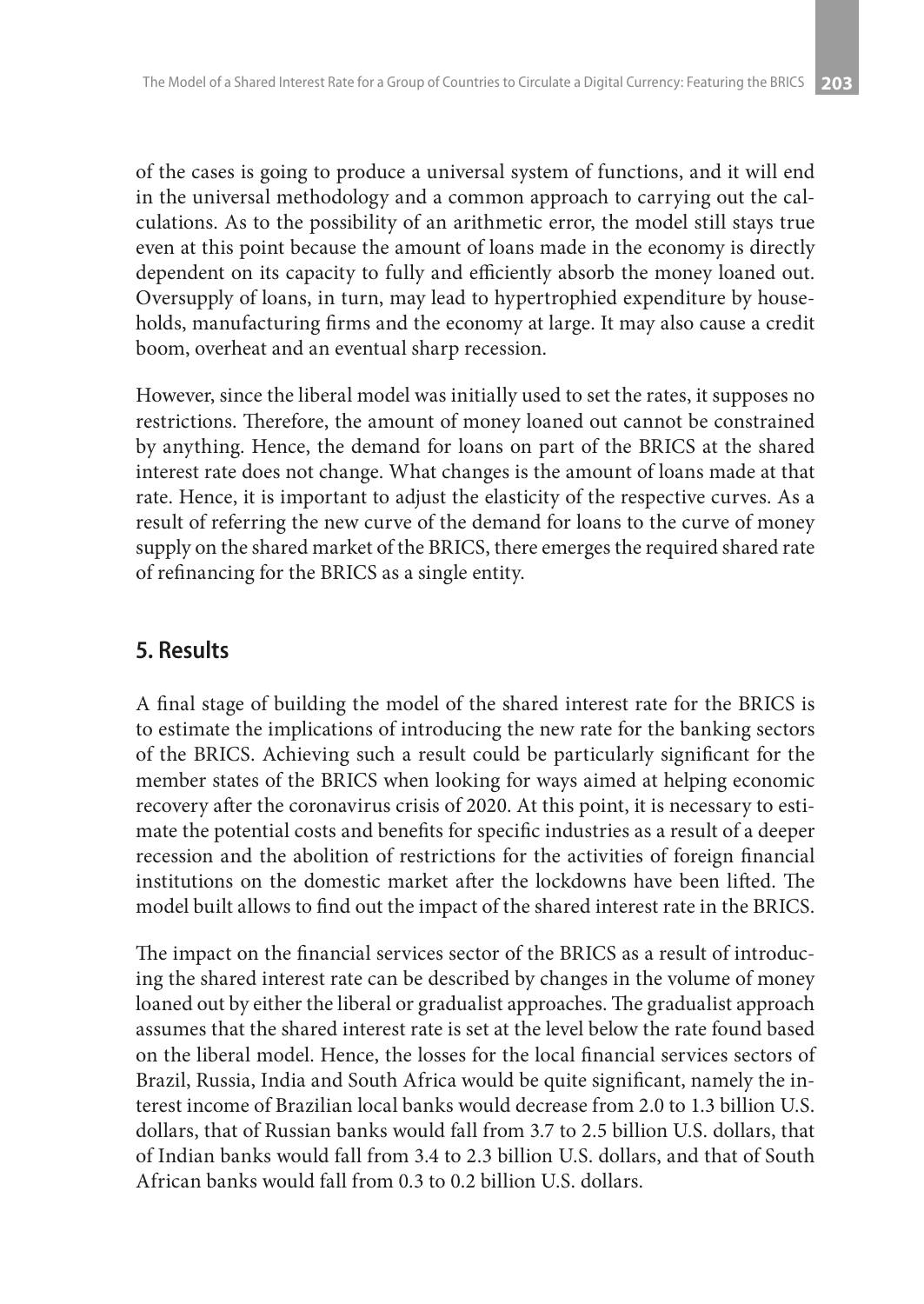The model also shows a decrease in the interest income of Chinese banks. Thus, in Brazil, Chinese banks' interest income might fall from 1.2 to 0.9 billion U.S. dollars, in Russia – from 2.2 to 1.7 billion U.S. dollars, in India – from 2.8 to 2.4 billion U.S. dollars and South Africa – from 0.2 to 0.1 billion U.S. dollars. Nevertheless, despite a bigger drop in the interest income in case of the gradualist model in contrast to the liberal one, the reduction in the former happens over a longer period of time whereas in the latter this might be done during a single year.

Therefore, the gradualist approach might allow domestic banks to adapt to the new business environment. The alternative is the liberal model's shock therapy, meaning that many of them could go bankrupt and leave the market altogether. It is also worth mentioning that the capital flight from China to Brazil, Russia, India and South Africa via the liberal model may cause losses for the Chinese banks of up to 1.6 billion U.S. dollars due to the rising cost of capital. The gradualist approach would actually help Chinese banks gain 20.5 billion U.S. dollars as a result of a reduction in the shared interest rate down to 2%.

In the end, the digital money supply would gain additional 65.4 billion U.S. dollars in Brazil, 14.6 billion U.S. dollars in Russia, 139.4 billion U.S. dollars in India and 3.2 billion U.S. dollars in South Africa. Such expansion of digital money supply could certainly benefit consumers due to cheaper credit, but it might also affect domestic commercial banks, since there might be a drop in their interest income, namely it may go down by 5.3 billion U.S. dollars in Brazil, 4.5 billion U.S. dollars in Russia, 3.2 billion U.S. dollars in India, and by 0.2 billion U.S. dollars in South Africa. The interest income of the Chinese commercial banks would increase by the amount of cumulative interest income losses of the former four countries, namely 13.2 billion U.S. dollars. A positive impact on consumers' incomes may take the form of credit surpluses which could expand by 11.3 billion U.S. dollars in Brazil, 7.6 billion U.S. dollars in Russia, 7.0 billion U.S. dollars in India, and 1.0 billion U.S. dollars in South Africa.

A cumulative credible estimate of additional digital money supply in the BRICS due to the introduction of the shared interest rate, via both the liberal and gradualist models, can be obtained by means of the money multiplier. According to the general principle of the calculations conducted, the lower the reserve ratio, the bigger the money multiplier and the more digital money in circulation. Thus, the multiplication of the loans received from China via the liberal approach could result in the monetary expansion of up to 107.5 billion U.S. dollars in Brazil, 108.1 billion U.S. dollars in Russia, 237.9 billion dollars in India, and– 8.3 billion dollars in South Africa.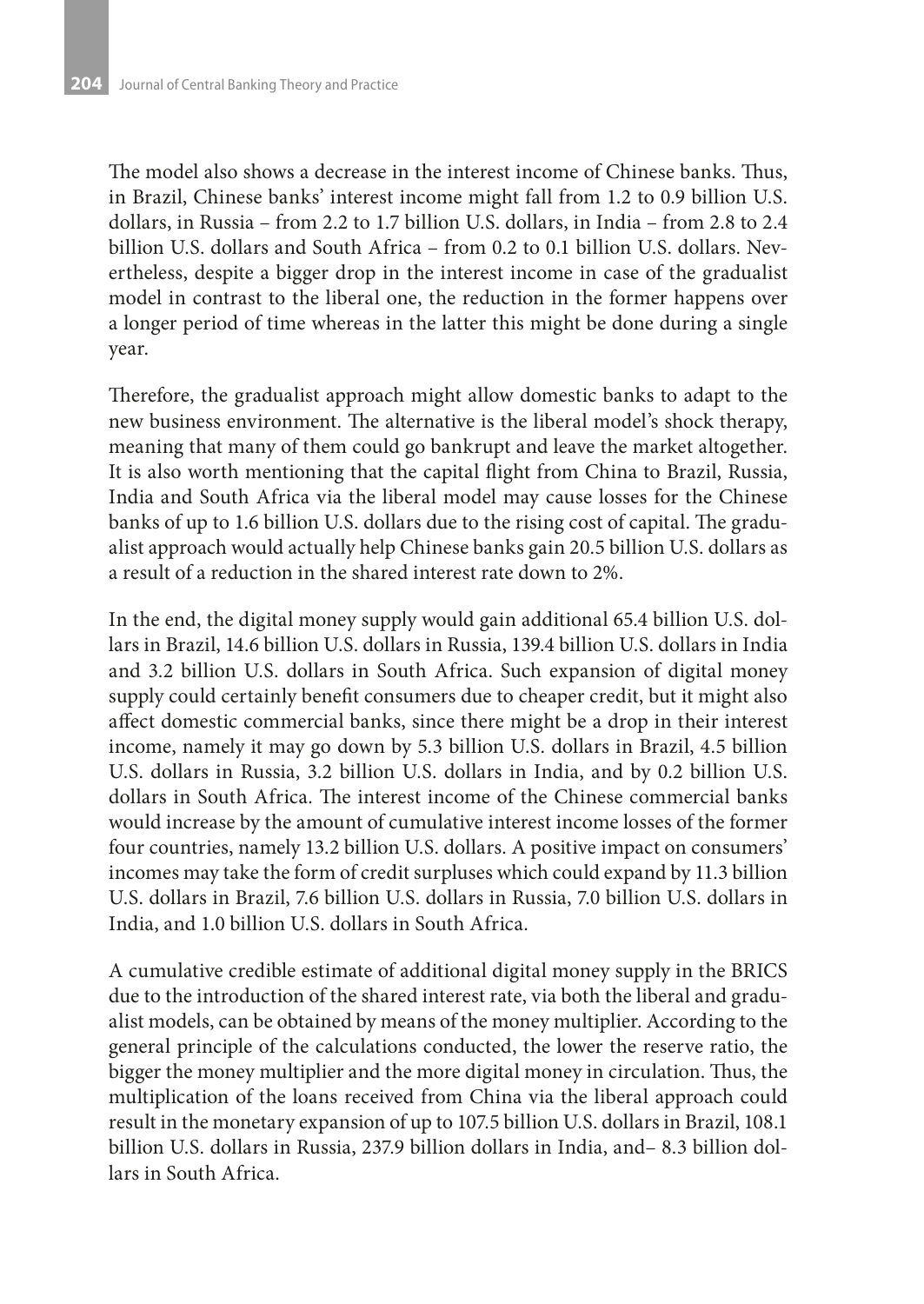In case of the gradualist model, the respective figures would be 116.1 billion U.S. dollars in Brazil, 119.7 billion U.S. dollars in Russia, 295.6 billion U.S. dollars in India, and 25.5 billion U.S. dollars in South Africa. The cumulative money supply in circulation and the total amount of multiplied loans received from China via the hypothetical digital money market of the BRICS are big enough to cause inflation in both cases. The difference is that such multiplication would happen during one year in the liberal model, whereas it would be distributed more or less evenly over the longer term under the gradualist approach.

In Brazil, with its huge reserve ratio, the biggest among the BRICS, the money created is multiplied very slowly. Hence the increase in money supply in Brazil is less dangerous for price stability. In the rest of the BRICS, the risk of accelerating inflation is much stronger. The respective figure for China shown in Table 1 is not quite credible due to the fact that this country in contrast to the other BRICS experiences capital flight, whereas multiplied are only the loans that come to the country. Hence, in this respect, both liberal and gradualist models will not cause dramatic changes and will not exacerbate price stability in the economy.

To understand the workings of the shared interest rate, it is worth considering that since the capacity to produce loans in China is larger than in Brazil, Russia, India and South Africa, it will not be good for China to use higher loan rates and adopt the shared digital currency. Therefore, China might try to achieve a pentalateral agreement which might contain the condition of possible changes in the market mechanism of setting the interest rate, and instead it could push to adopt a manageable or directive approach. Perhaps one of the conditions of the pentalateral agreement on the digital currency will also be the redistribution of votes in the board of directors of a hypothetical monetary authority in China's favour where it would have the veto power right.

Then there is a question of a threshold interest rate as a reference point for the activity on the hypothetical money market of the BRICS. Therefore, the shared interest rate might be determined on the basis of both the market principles and direct government regulation which could potentially mean a fixed interest rate. In the end, this shared rate resulting from the proposed hypothesis may go below the level determined on the basis of the liberal model.

With the penta-lateral agreement on the digital currency for the BRICS put in place, the amount of the shared interest rate and the mechanism to set it may also be satisfactory for the Chinese counterparts. Then, the rate will not have to be renegotiated. Thus, the BRICS will be able to take advantage of the agreement since they will participate in the hypothetical shared money market on an equal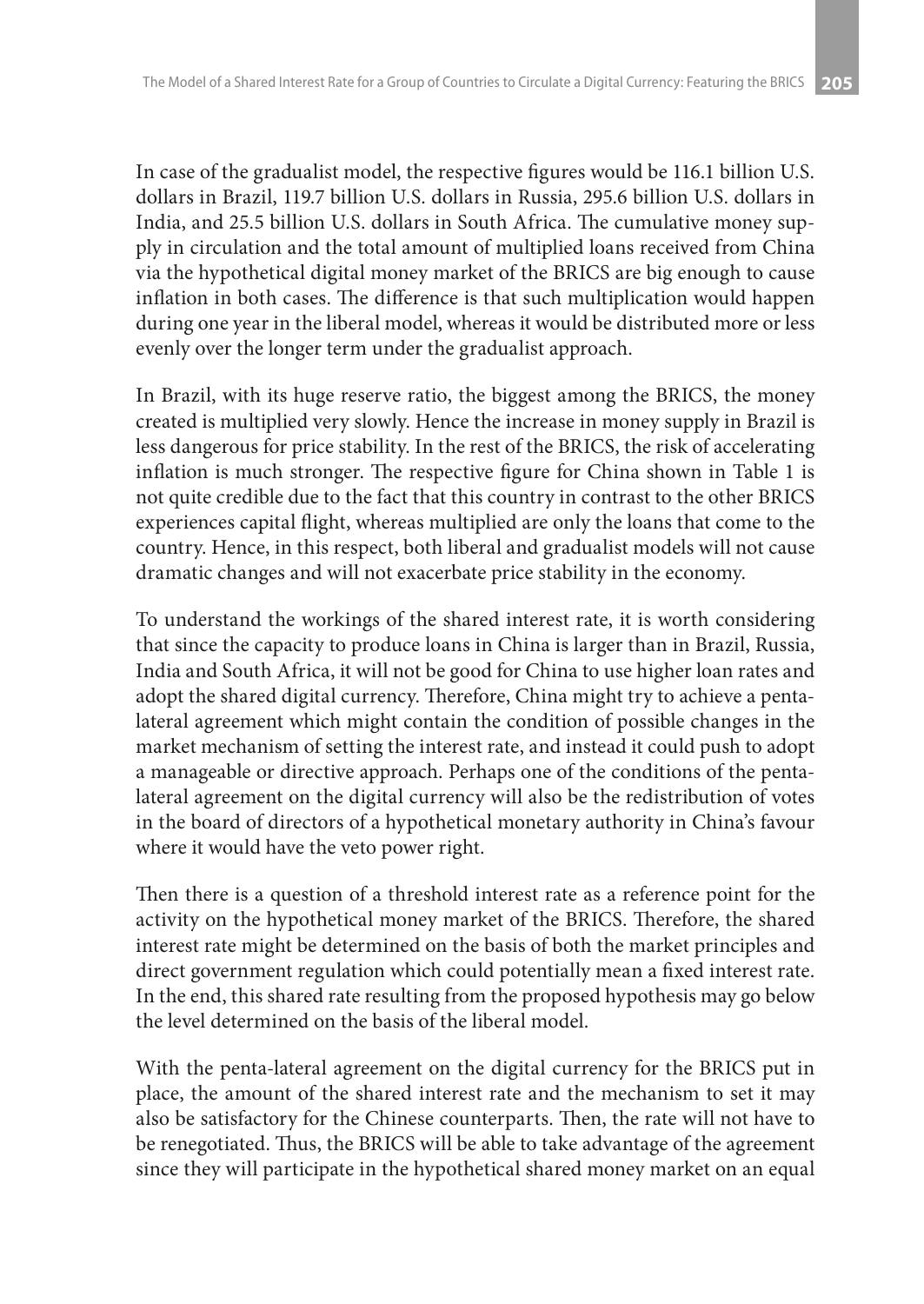footing. Otherwise, if the rate seemed too high for the Chinese economy, there might be a need to have a political mechanism for rate renegotiation. The specifics and the significance of this mechanism could be dealing with the elections of the board of top executives or the board of directors of the hypothetical monetary authority based on the absolute majority of votes. The shared interest rate might then be established at the level which would reflect the workings of both the market forces and the political will of China with a corresponding degree of bargaining power.

### **6. Conclusion**

Based on the research, the following outcomes can be delivered:

- 1. The article offers a very cautious gradualist approach in dealing with a hypothetical digital currency for the BRICS, based on a virtual platform that can be used by the countries of the related region.
- 2. The system of digital money circulation in the economies of the region is not perfect. However, it continually improves and, most importantly, there is no more effectively working alternative in the region today than the monetary system based on a digital currency.
- 3. The international division of labour, the internationalization of capital, production and labour exist only if there is highly developed money circulation. The modern architecture of money circulation and money itself gave birth to the way of human functioning of today and the organization of human labour on a highly intellectual level. In the end, technological change and industrial revolution would be impossible without such trade and dealings in digital money, cryptocurrencies and other quasi money.
- 4. Since the overwhelming majority of assets in the world are expressed in the U.S. dollars, the introduction of the new digital currency for the BRICS and other countries of the region will hardly influence the world market.
- 5. The research revealed the significance of the most important macroeconomic indicators which characterize the hypothetical digital money market of the BRICS, namely, a shared interest rate and the quantity of digital money in circulation needed for the penta-lateral use as well as for the use of the countries in close proximity.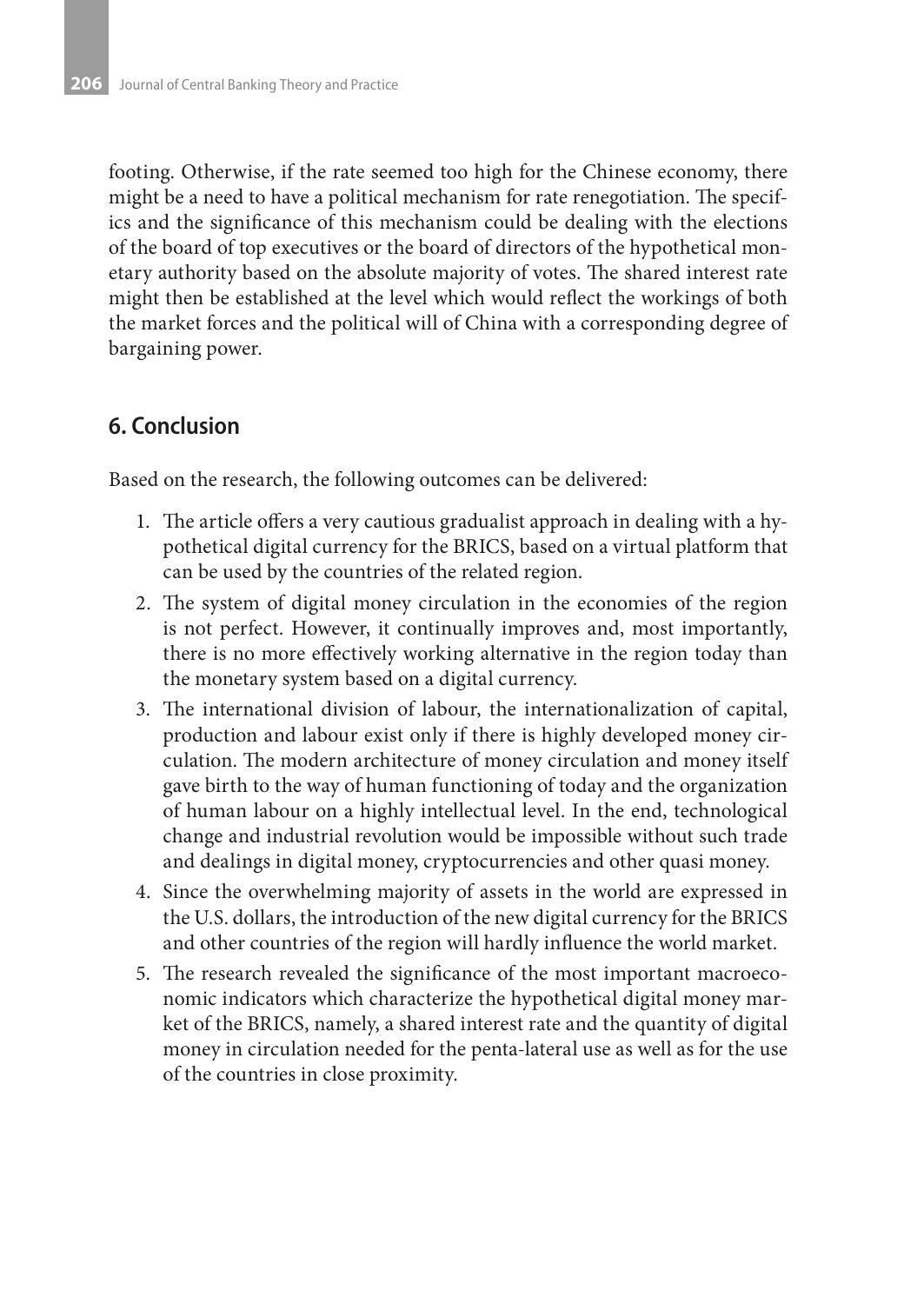# **References**

- 1. Boddin, D., & Stähler, F. (2018). The Organization of international trade, *CESifo Working Paper*, 7378, 6-10.
- 2. Beetsma, R., Giuliodori, M., De Jong, F., & Widijanto, D. (2016). Price Effects of Sovereign Debt Auctions In the Euro-Zone: The Role Of the Crisis, *Journal of Financial Intermediation*, 25, 30-53.
- 3. Bobeva, D. (2021). Nominal, Structural and Real Convergence of the EU Candidate Countries' Economies, *Journal of Central Banking Theory and Practice*, 3, 59-78. Available at: https://doi.org/10.2478/jcbtp-2021-0024
- 4. De Haas, R., & Horen, N. van. (2011). Running for the Exit: International Banks and Crisis Transmission, *EBRD Working Paper,* 124, 2.
- 5. Dorrucci, E., & McKay, J. (2011). The international monetary system after the financial crisis, *European Central Bank Occasional Paper Series*, 123, 10.
- 6. Erhart, S. (2022). Ready or not? Constructing the Monetary Union Readiness Index, *Journal of Central Banking Theory and Practice*, 1, 23-66. Available at: https://doi.org/10.2478/jcbtp-2022-0002
- 7. Hou, Y. (G.), & Li, S. (2020). Volatility and skewness spillover between stock index and stock index futures markets during a crash period: New evidence from China. *International Review of Economics & Finance*, 66(3), 166-188. Available at: https://doi.org/10.1016/j.iref.2019.11.003
- 8. Hu, J. Q., Wang, T. X., Hu, W. W., & Tong, J. (2020). The impact of trading restrictions and margin requirements on stock index futures. *The Journal of Futures Markets*, 40(7), 1176-1191. Available at: https://doi.org/10.1002/ fut.22111
- 9. Johnson, J. (2013). The Russian Federation: International Monetary Reform and Currency Internationalization, The BRICS and Asia, Currency *Internationalization and International Monetary Reform*, 3, 6-15.
- 10. Kasekende, L., Brixova, Z., & Ndikumana, L. (2010). Africa: Africa's Counter-Cyclical Policy Responses to the Crisis, *Journal of Globalization and Development*, 1(1), 10.
- 11. Khan, K., Zhao, H. W., Zhang, H., Yang, H. L., Haroon, M., & Jahanger, A. (2020). The Impact of COVID-19 Pandemic on Stock Markets: An Empirical Analysis of World Major Stock Indices. *Journal of Asian Finance Economics and Business*, 7(7), 463-474. Available at: https://doi.org/10.13106/jafeb.2020. vol7.no7.463
- 12. Milesi-Ferretti, G.M., & Tille, C. (2011). The Great Retrenchment: International Capital Flows During the Global Financial Crisis, *Economic Policy*, 26(66), 285-342.